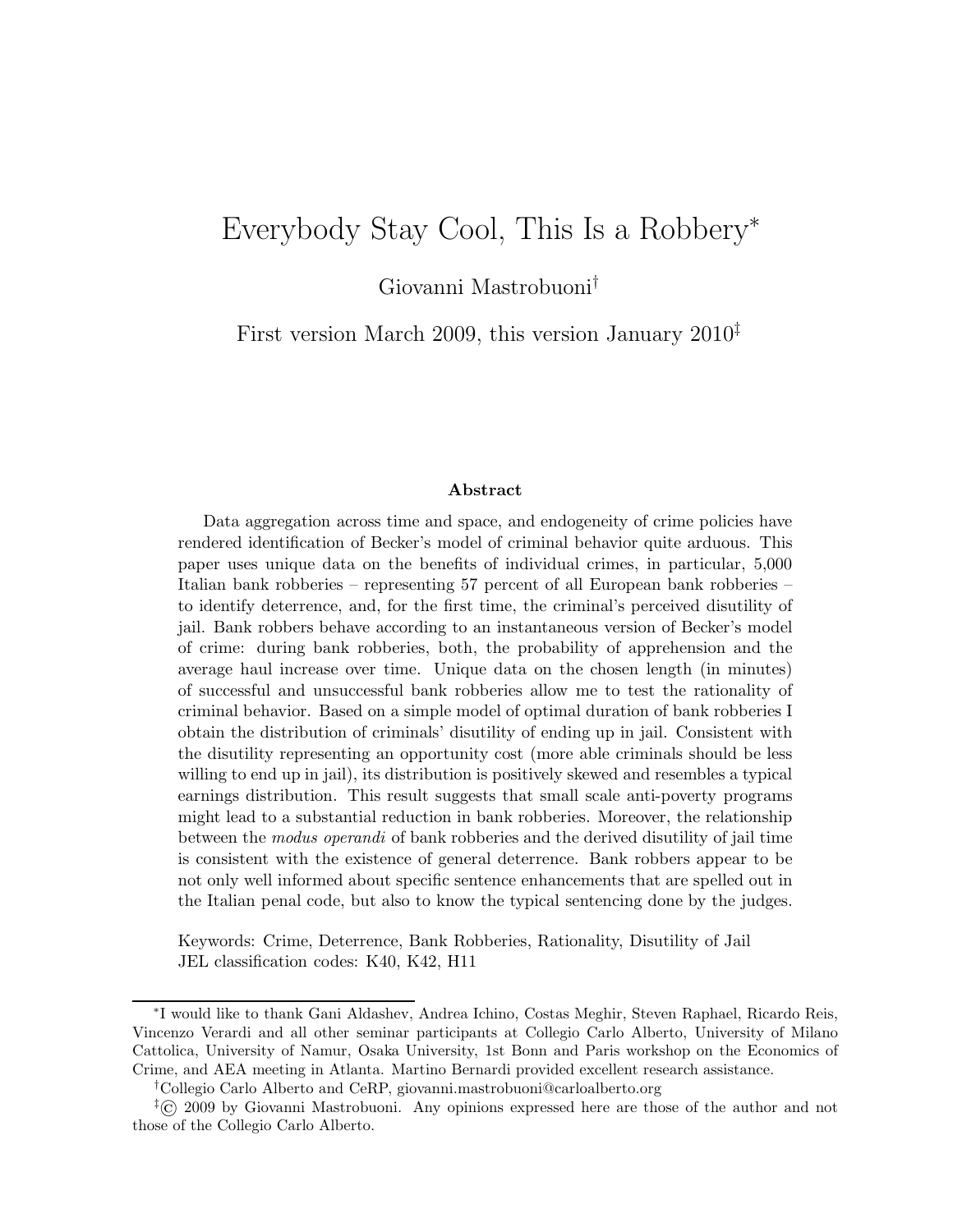# 1 Introduction

According to the Uniform Crime Statistics each year in the U.S. there are around 10,000 bank robberies, representing more than 10 percent of all commercial robberies; with losses averaging 4,000 dollars [Weisel \(2007\)](#page-20-0). Relative to the size of the country, the situation in Italy is worse. There are more bank robberies in Italy than in the rest of Europe altogether. In order to fight these crimes it is of uttermost importance to understand criminal behavior. The aim of this paper is to shed light on the criminal strategies used during robberies, and to relate them to the criminals' fear of jail.

Based on unique data of individual Italian bank robberies organized between between 2005 and 2007 and on an the assumption of rational criminal behavior this paper finds that criminals respond to incentives set by the sanctioning system. Robbing a bank with a masquerade, or in group, or by the use of firearms leads to sentence enhancements. But these modus operandi influence also the likelihood of being caught and the expected haul. Analyzing these trade-offs within a model of optimal duration of the bank robbery I find that criminals take Italy's sanctioning rules into account when a robbery is planned.

Harshening the sanctions would thus be one way to reduce Italy's dramatic number of bank robberies. I also estimate the criminals' disutility of apprehension. There is heterogeneity in the criminals' "fear of jail," which might depend on how much they discount the future [\(DiIulio](#page-18-0), [1996\)](#page-18-0), or on their opportunity cost of spending their time in jail. For this reason, more able criminals are expected to dislike prison time more than less able ones.

This paper's modeling builds on a simple model of the crime. Such a model predicts that criminals commit an additional crime whenever the expected marginal utility that they derive from the crime is larger than the expected marginal sanction. Richard Freeman in his Labor Economics Handbook Chapter "The Economics of Crime" formalizes a discrete version of this model. He defines  $W_c$  to be the gain from successful crime, p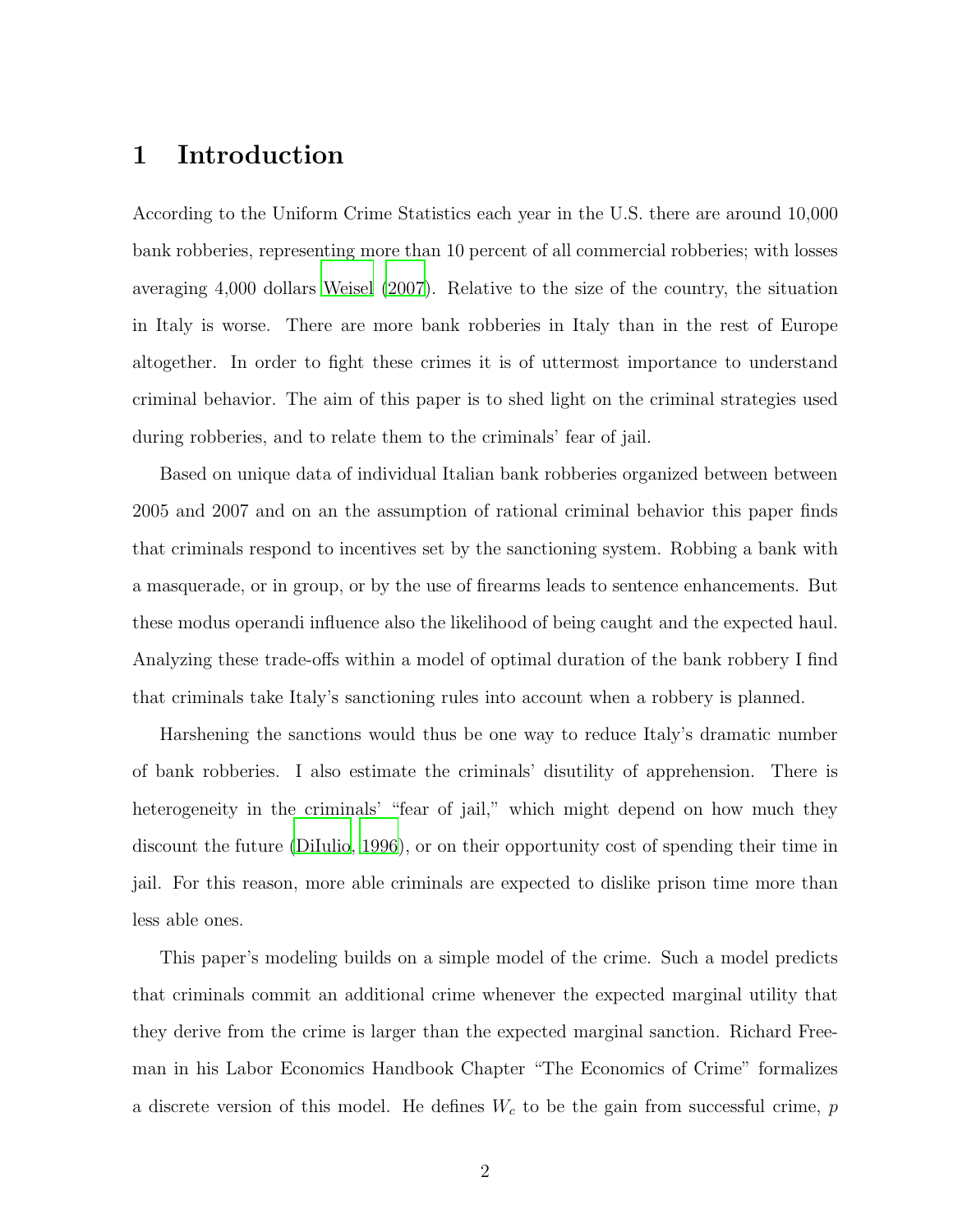the probability of being apprehended, S the extent of punishment, and W earnings from legitimate work. The criminal chooses to commit a crime in a given time period rather than do legitimate work when:

<span id="page-2-0"></span>
$$
(1 - p)U(W_c) - pU(S) > U(W) . \t\t(1)
$$

Even though the model is simple and intuitive it has been difficult to estimate. The data available to researchers are typically aggregated across space and time, which makes it difficult to measure legal and illegal earnings [\(Vicusi, 1986b\)](#page-20-1). Measurement error have plagued the measurement of  $W_c$  and simultaneity issues (policy makers increase police enforcement and the severity of sanctions when crime levels are high) have made the estimation of the deterrence effect of the probability of apprehension  $p$  impossible without an instrument. Moreover, extensions to the model that would increase its realism–such as additional allocations of time, the effect of crime or apprehension in one period on future legitimate and criminal earnings, the risk that a criminal is victimized by other criminals, the degree of social stigma for crime, and, perhaps, the possibility that crime and legal work are not exclusionary acts–complicate the estimation even further.

Some studies have estimated Eq. [1](#page-2-0) using individual level data on perceived deterrence but these data are usually based on prison surveys [\(Peterson](#page-20-2) et al., [1980\)](#page-20-2), or on other self-reported crime data [\(Grogger, 1998](#page-19-0), [Glaeser and Sacerdote](#page-19-1), [1999](#page-19-1)).<sup>1</sup> In both surveys self-reported crime activities might be subject to untruthful reporting or at least to underreporting [\(Vicusi, 1986a\)](#page-20-3). [Kessler and Levitt \(1999\)](#page-19-2) use the introduction of sentence enhancement while [Helland and Tabarrok](#page-19-3) [\(2007](#page-19-3)) use a quasi-randomization of sentence enhancements to isolate deterrence and find strong evidence of it. [Lee and McCrary](#page-19-4) [\(2005](#page-19-4)), instead, find very little evidence of deterrence among juvenile criminals who move to the adult sanctioning system: their criminal behavior changes very little upon turn-

<sup>&</sup>lt;sup>1</sup>[Nagin \(1998\)](#page-19-5) and [Cameron \(1988\)](#page-17-0) survey the literature on deterrence.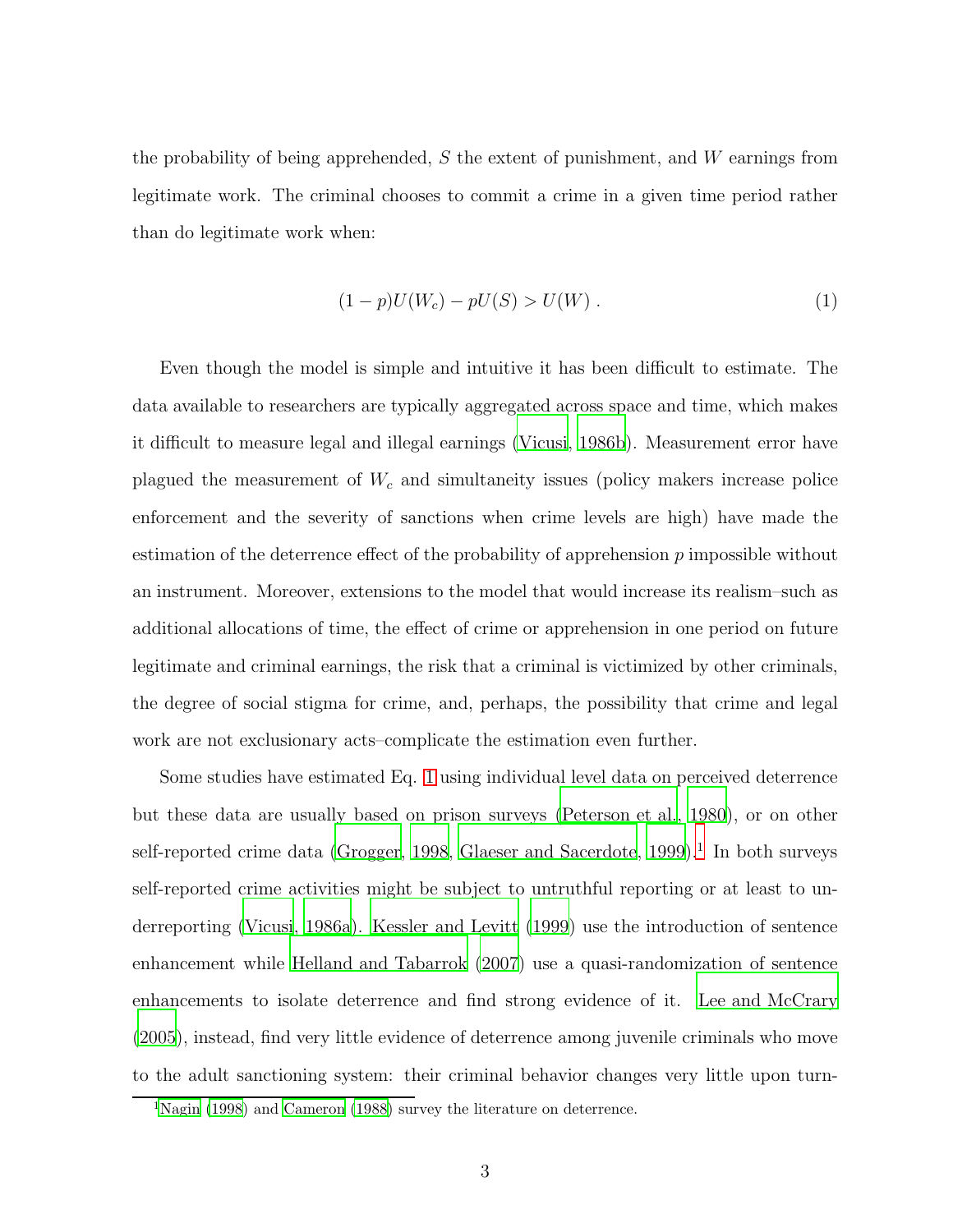ing 18. [Drago et al. \(2009\)](#page-18-1) use an Italian quasi-experimental setting and find evidence of deterrence. All these studies estimate average deterrence effects. In this paper I try to go beyond just estimating the average deterrence effect by backing out, under some parametric assumptions, the distribution of criminals' disutility of jail time. This paper shows that bank robbers face an instantaneous version of the tradeoff modeled below in Eq. [1.](#page-2-0) I can then use rationality and some structural assumptions to solve for the only unknown part that determines the modus operandi of bank robberies, i.e. the disutility of jail time. The distribution of disutility of jail time is positively skewed and resembles the earnings distribution. This results suggests that small scale anti-poverty programs might lead to a substantial reduction in bank robberies.

## 2 Italian Bank Robberies and the Data

Fifty-seven percent of Europe's bank robberies happen in Italy [\(Kington, 2007](#page-19-6)). Italy experiences more than 3,000 bank robberies every year. As a comparison the US has more than 5 times the population of Italy but just 3 times as many bank robberies [\(Weisel](#page-20-0), [2007\)](#page-20-0). Figure [1](#page-21-0) shows the average haul (right axis) and the number of bank robberies (left axis) between 1990 and 2003. While the average haul has been going down, the number of bank robberies were around 1,500 in the early 90s and almost double that number 10 years later. Not only the amount robbed is lower now than it used to be, also the number of deaths involved has plummeted after the 1991 peak of 17 deaths.

One reason why Italy has so many bank robberies is that approximately 90 percent of them are successful and even a larger fraction end up without an arrest, while in the U.S. 33 percent of bank robbers are arrested on the same day they commit the robbery. Also, US federal guidelines impose sentences of at least 20 years (plus 5 years when a weapon is used), while in Italy the sentence length ranges between 3 and 10 years depending on the severity of the crime. Thus the minimum sentence is significantly lower. The range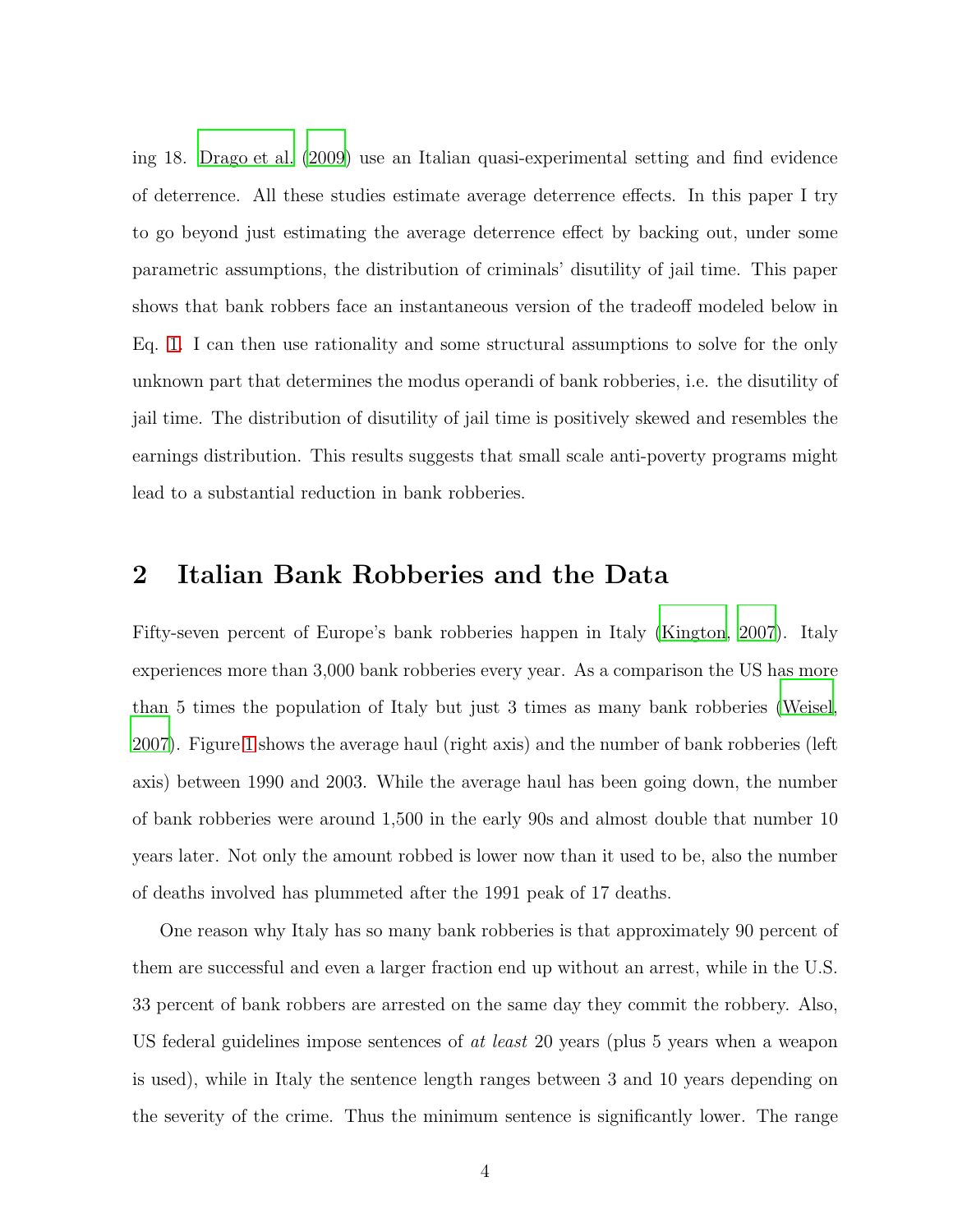may become 4.5 years to 20 years only when at least one of the following conditions is satisfied (art. 628 of the penal code): a weapon is used; the robber is masked, or he is not alone; violence is used to incapacitate a victim; the criminals belong to an organized crime association.<sup>2</sup>

Robbing a bank seems to pay. The average haul is 20,000 euro. This leads to a direct cost for society that is more than 57 million euro each year. But the indirect cost is even larger. A survey of 21,000 retail bank branches representing 65 percent of all Italian branches shows that in 2006 banks spent for each branch an average of 10,700 euro to prevent bank robberies (a total of more than 300 million euro [\(OSSIF](#page-20-4), [2006\)](#page-20-4)). Each branch spent an additional 4,900 euro to prevent thefts and 6,300 euro to protect financial couriers. The total amount spent by banks in 2006 to prevent thefts and robberies was more than 700 million euro. This might in part explain why in Europe Italian bank charge on average the largest account management fees: 90 euro against a European average of just 14 euro [\(EC, 2007](#page-18-2)). Moreover, [Miller-Burke et al. \(1999](#page-19-7)) show that in the U.S. most employees have multiple negative health consequences from experiencing a bank robbery while at work, including anxiety and post-traumatic stress disorder. This is unlikely to be very different in Italy and generates an additional cost.

Despite these frightening numbers, there is to the best of my knowledge almost no empirical research in economics and very little research in criminology that has tried to

<sup>&</sup>lt;sup>2</sup>The exact wording of art. 628, Rapina is: Chiunque, per procurare a se' o ad altri un ingiusto profitto (unjust profit), mediante violenza (violence) alla persona o minaccia, s'impossessa della cosa mobile altrui, sottraendola a chi la detiene, e' punito con la reclusione da tre a dieci anni (three to ten years) e con la multa da lire un milione a quattro milioni.

Alla stessa pena soggiace chi adopera violenza o minaccia immediatamente dopo la sottrazione per assicurare a se' o ad altri il possesso della cosa sottratta, o per procurare a se' o ad altri l'impunita'.

La pena e' della reclusione da quattro anni e sei mesi a venti anni (four years and 6 months to twenty years) e della multa da lire due milioni a lire sei milioni:

<sup>1)</sup> se la violenza o minaccia e' commessa con armi (weapons), o da persona travisata (masked), o da piu' persone riunite (in groups);

<sup>2)</sup> se la violenza consiste nel porre taluno in stato d'incapacita' di volere o di agire (violence is used to incapacitate a victim);

<sup>3)</sup> se la violenza o minaccia e' posta in essere da persona che fa parte dell'associazione di cui all'articolo 416 bis (1) (organized crime).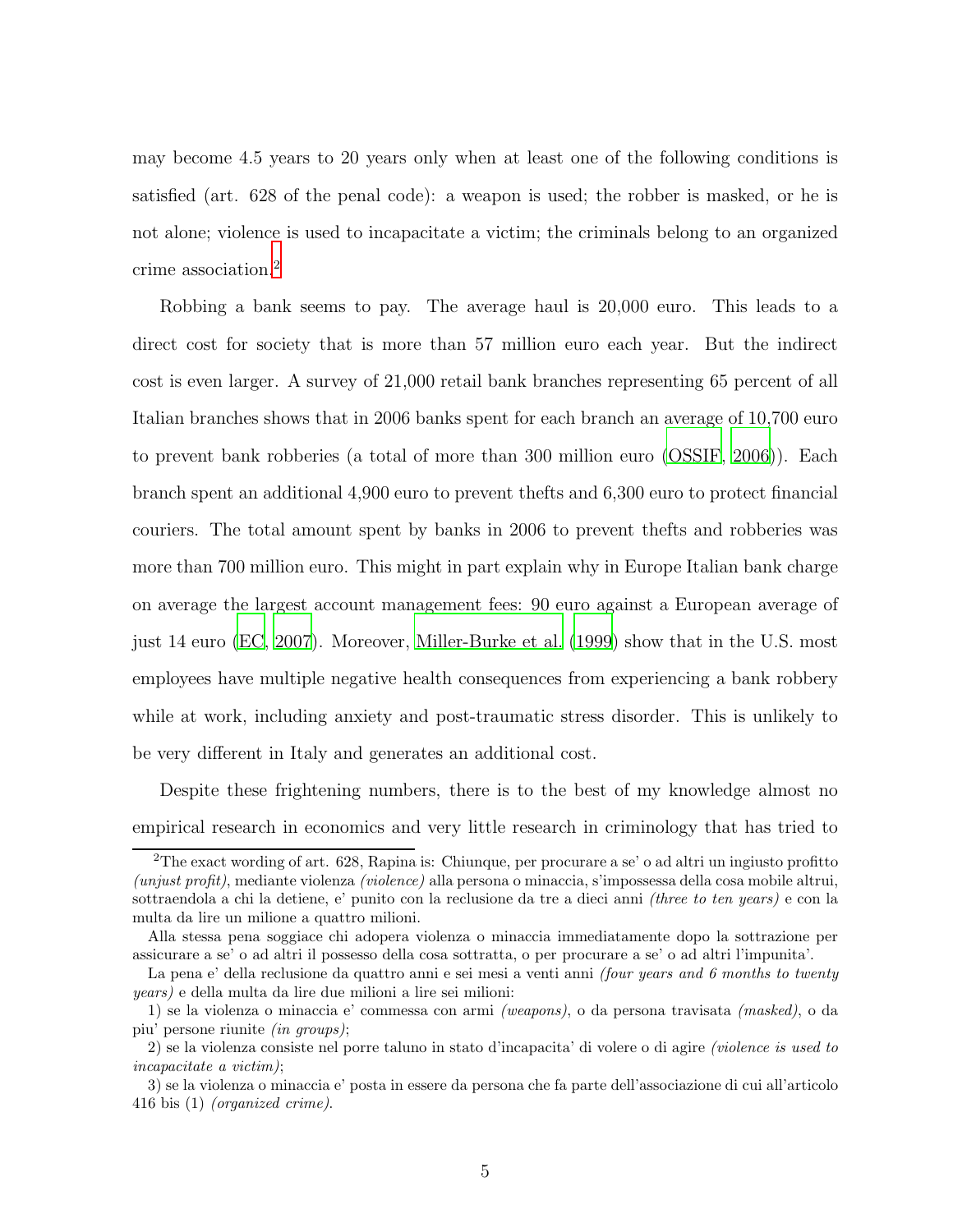study bank robberies using robbery-level data. One reason for this is certainly the lack of data. Several studies describe in great detail robberies [\(Cook, 2009,](#page-18-3) [1990](#page-17-1), [1987,](#page-18-4) [1986](#page-18-5), [1985\)](#page-18-6) and bank robberies in particular [\(FBI](#page-18-7), [2007](#page-18-7), [Weisel](#page-20-0), [2007](#page-20-0), [Baumer and Carrington](#page-17-2), [1986\)](#page-17-2), but only one study tries to test deterrence explicitly using data on bank robberies, and banks' security devices, [Hannan \(1982](#page-19-8)). The major shortcoming of this study is that the adoption of new security devices depends on past robberies, thus introducing an endogeneity that might explain why the author finds no significant effects of the presence of security devices on robberies.

I have been granted access to some unique data: the universe of single bank robberies perpetrated in Italy between 2005 and 2007. The data are divided into 2 parts: robberylevel data and branch-level data. After each robbery branch managers need to fill out a survey describing the facts (i.e number of bank robbers, haul, weapons, technique, etc.).

The median duration of bank robberies is three minutes. Table [1](#page-26-0) shows the distribution of bank robbery durations, and the corresponding number of arrests truncated at 30 minutes. Truncating the distribution at half an hour excludes 5 percent of robberies. The distribution shows that after the 9th minute heaping might be an issue. Reporting 10, 15, 20, 25, 30 minute robberies is considerably more likely than reporting numbers that are not multiple of 5. Below 9 minutes only 5 minutes seems to be a little over-represented. Truncating the distribution at 9 minutes I exclude 861 observations out of 6,446, so a little more than 10 percent of the robberies.<sup>3</sup>

The summary statistics in Table [2](#page-27-0) show that between 2005 and 2007 in our sample only 5.8 percent of bank robbers were arrested after robberies that lasted less than 9 minutes.<sup>4</sup> The typical robbery lasts around 3.2 minutes and leads to a haul of 14,000 euros, larger than the average of \$8,000 in the US. Given that more than half of all bank

 $3$ As a robustness check I've used the whole sample with interval-censoring to solve the heaping problem, and results are very similar. The results are available upon request.

<sup>4</sup>Fifty-nine percent of these arrests happen during the bank robbery, while the rest happens afterwards. The results are robust to the exclusion of those arrests that do not happen immediately.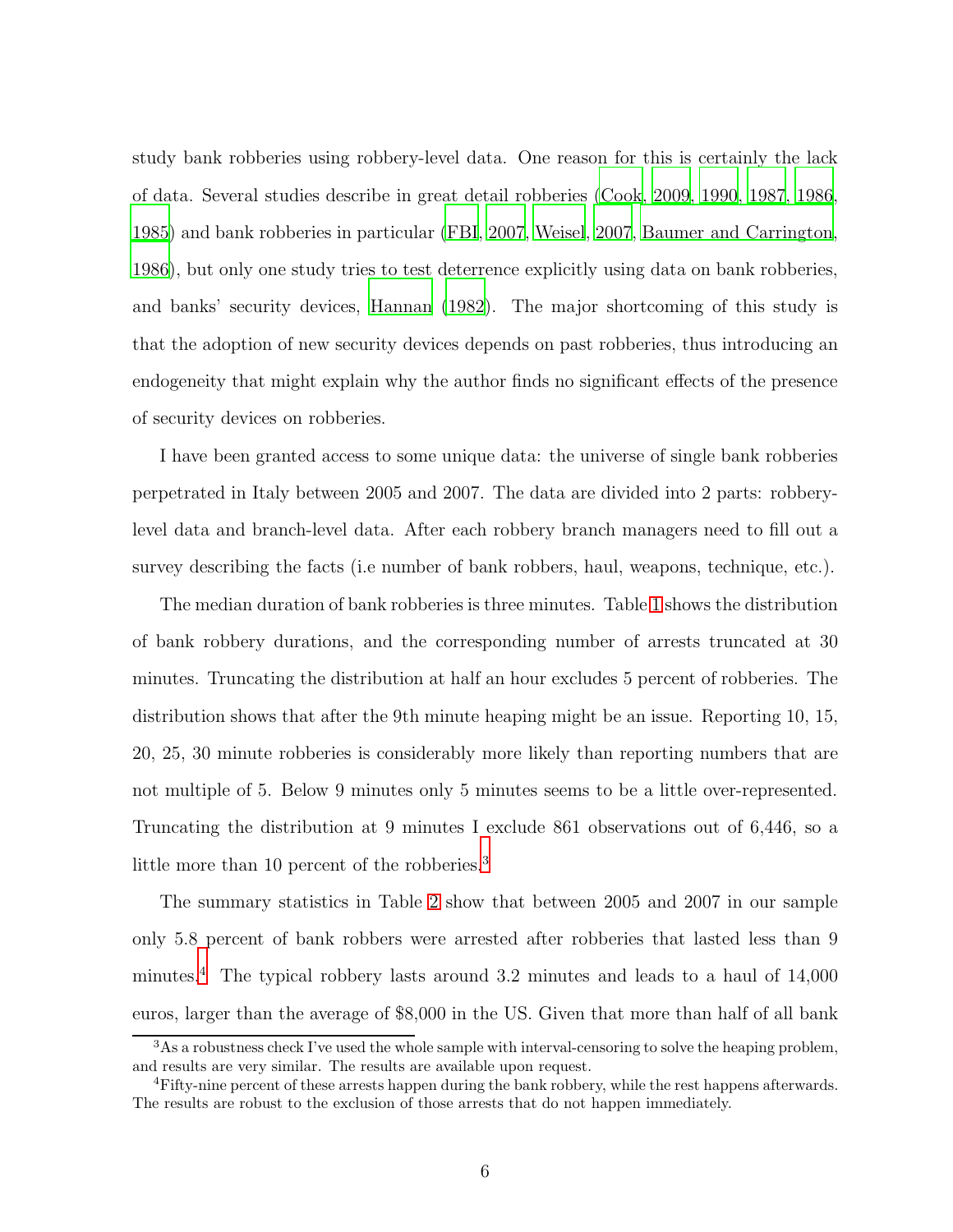robberies involve more than just one criminal the average haul per criminal is smaller and equal to almost 8,000 euros. Only 14 percent of bank robberies involve firearms, as judges sanction their use with increased punishments. Around 50 percent of all bank robbers mask their face when robbing a bank. 22 percent of bank robberies happen in the Center of Italy, 30 percent in the South and the rest in the North.<sup>5</sup> Bank robbers are more likely to chose banks that have on average smaller amounts of cash and banks that are located in isolation.

The data are rich with information about the security devices installed in the bank. I know their type and their characteristics. I summarize this information by counting the number of different devices that each bank has, and compute how many characteristics these devices have in each bank on average for each device. For example, 92 percent of banks have a special entrance to the bank but the characteristics differ widely. Some have metal detectors, others have a double door where people can be trapped, others have a biometric sensor, etc., while other entrances might display all these characteristics. Robbed banks tend to have more security devices installed than the average bank (7.2 versus 6.7), and these devices tend to have more characteristics per device. The main reason for this is that banks tend to install new devices after they experience a bank robbery. The majority of these devices are not visible to the criminal (like automatic banknote distributors, banknote spotters, time-delayers, banknote tracing devices, vaults, and alarm systems) while 33 percent are clearly visible (like metal detectors, vault's timelocks, and protected teller's post). Since visible and invisible devices might have a different impact on the robbery I will control for the fraction of invisible devices.

<sup>&</sup>lt;sup>5</sup>The following central regions separate the southern regions from the northern ones: Lazio, Marche, Toscana, Molise, and Umbria.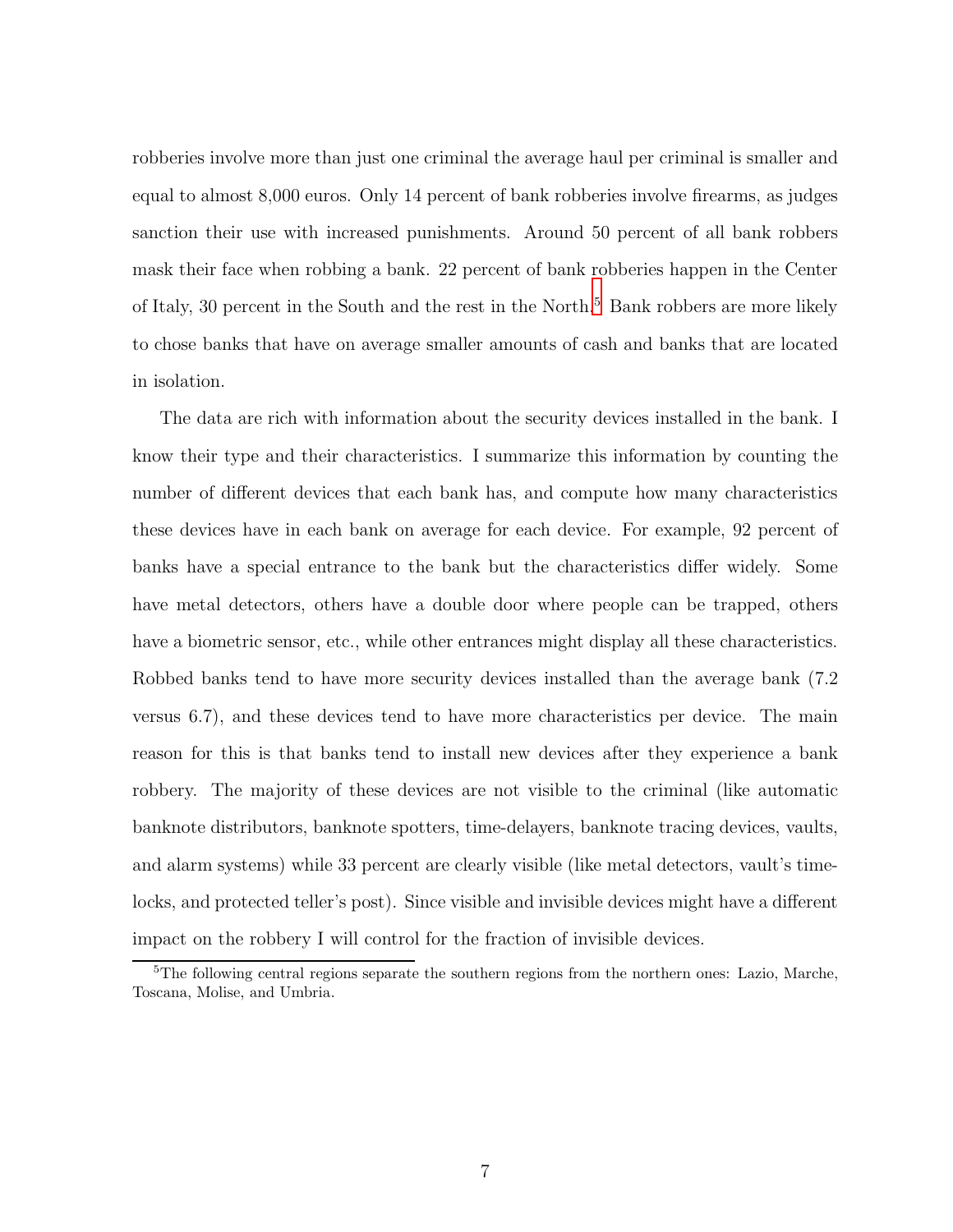# 3 A Continuous Time Version of Becker's Model of Crime

Conditional on having chosen to rob a bank the criminal's expected utility  $V(t, x, z)$  is a function of the duration of the bank robbery, the characteristics of the bank z, and the bank robbers' modus operandi x:

$$
V(t, x, z) = [1 - P(T < t | x, z)]E(Y|d = 0, t, x, z) - P(T < t | x, z)D
$$
  

$$
= [1 - F(t | x, z)]E(Y|d = 0, t, x, z) - F(t | x, z)D,
$$
 (2)

where  $P(T < t | x, z) = F(t | x, z)$  represents the probability of apprehension before time t,  $E(Y|d = 0, t, x, z)$  represents the expected haul by successful robbers  $(d = 0)$ , which also depends on the duration of the robbery. D represents the unobserved disutility from apprehension.

Given that once the bank robbers enter a bank both  $x$  and  $z$  are given, the bank robber has to chose how long to stay inside the bank. The optimal duration of a bank robbery  $t^*$ , given specific characteristics of the bank and of the bank robbers, solves

<span id="page-7-0"></span>
$$
- F'(t^*)[E(Y|t^*, \cdot) + D] + [1 - F(t^*|\cdot)]E'(Y|t^*, \cdot) = 0.6
$$
\n(3)

I use a unique dataset of bank robberies to test the rationality of criminal behavior by estimating equation [3.](#page-7-0) Moreover, solving the first order condition for the disutility of apprehension D gives

<span id="page-7-1"></span>
$$
D(t^*, x, z) = \frac{1 - F(t^*|\cdot)}{F'(t^*|\cdot)} E'(Y|t^*, \cdot) - E(Y|t^*, \cdot)
$$
  
= 
$$
\frac{1}{\lambda(t^*|x, z)} E'(Y|t^*, x, z) - E(Y|t^*, x, z).
$$
 (4)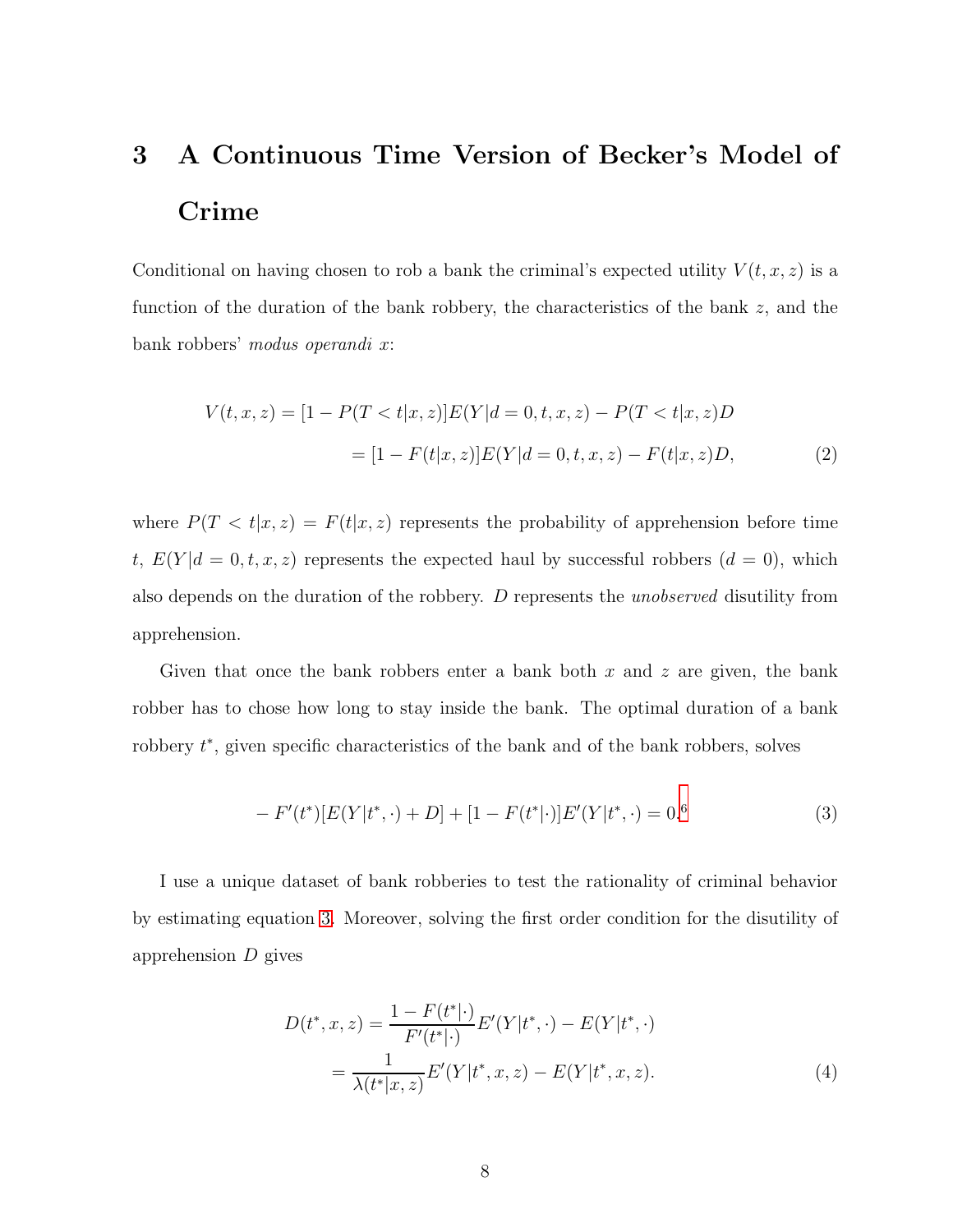Estimates of  $\lambda(t^*|x, z)$ ,  $E'(Y|t^*, x, z)$  and  $E(Y|t^*, x, z)$  provide the distribution of the disutility of apprehension, a measures of the heterogeneity of criminal behavior. It is clear that the precision of the estimates depends on how precisely bank managers measure the duration of bank robberies  $t$ . Later, as a robustness check, I determine how robust the results are to measurement error in t.

These valuations are needed to evaluate more comprehensively the cost and benefits of various aspects of the criminal justice.7 8

# 4 Empirical Analysis of Preferences and Strategies of Bank Robbers

## 4.1 The Average and the Marginal Haul

Equation [4](#page-7-1) shows that the disutility of incarceration depends on the marginal haul  $E'(t)$ , on the average haul  $E(t)$ , and on the hazard rate of apprehension  $\lambda(t)$ . Figure [2](#page-21-1) shows that using a locally smoothed regression with optimal bandwidth [\(Cleveland](#page-17-3), [1979\)](#page-17-3) the average haul as a function of time is approximately linear.<sup>9</sup> The linear regression, clearly a good approximation of the more flexible conditional mean, has the advantage of delivering both  $E'(t^*) = \beta$  and  $E(t^*) = t^* \beta$  at once. Moreover, a liner regression allows me to estimate group specific marginal effects without suffering from the curse of dimensionality typical of more non-parametric methods. Using a linear model and allowing the slope of the haul with respect to t to depend on x the vector of the modus operandi x and of the branch

<sup>7</sup>[Barbarino and Mastrobuoni \(2008\)](#page-17-4), for example, use the value of statistical life estimated by the European Commission to evaluate the social cost of Italian pardons. Since victims are often the criminals themselves, if criminals value their life differently than the average person the authors might over or understate the social cost for the society.

<sup>8</sup>[Levitt and Venkatesh \(2000\)](#page-19-9) report a variety of approaches to measuring the implied value of life for the gang members; none of the estimates are greater than \$100,000, which is an order of magnitude lower than the typical estimate obtained for the general population.

<sup>9</sup>Sixty durations were smaller than one minute and have been rounded to one minute.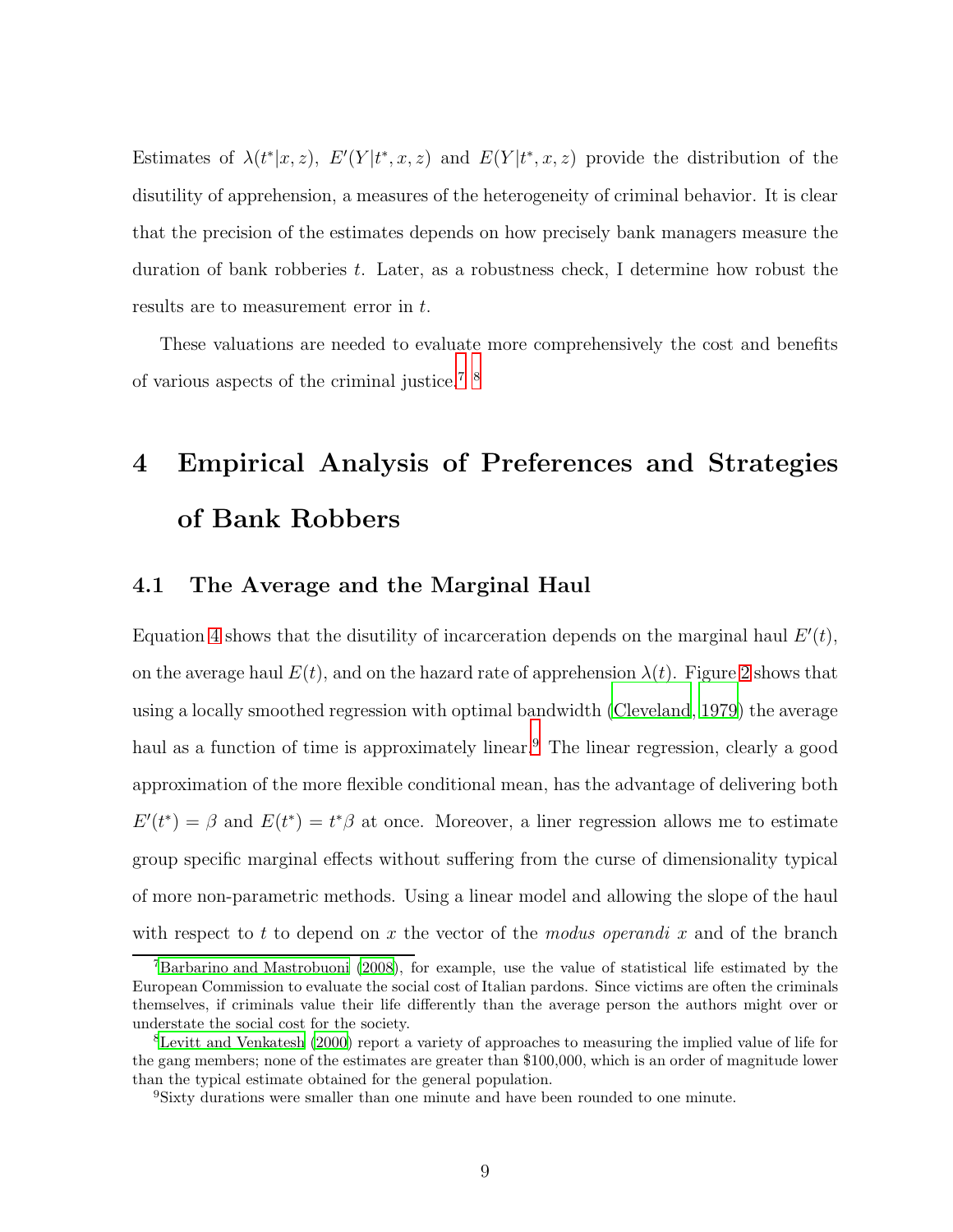characteristics z the estimating equation is:

<span id="page-9-0"></span>
$$
y_i = \alpha + \beta'_w w_i + \beta_{t^*} t_i^* + \beta'_{t^*w} w_i t_i^* + \epsilon_i
$$
\n
$$
\tag{5}
$$

where  $w_i = (x_i, z_i)$ . Notice that the purpose of this equation is to provide the best linear predictor of the haul, without any considerations about causality. Indeed, most of the coefficients are likely to reflect the selection on ability, which is exactly what the model is supposed to isolate.

Table [3](#page-28-0) presents the estimates of Eq. [5.](#page-9-0)<sup>10</sup> Column 1 shows that when I do not control for any other characteristics of either the bank, or the bank robbery, each additional minute spent robbing a bank increases the haul by an average of approximately 1,000 euro but, as we will see later, it also increases the probability of apprehension. In column 2 I allow the conditional mean  $E(t)$  but not the marginal effect  $E'(t)$  to depend on the characteristics of the bank robbery. Using firearms increases the average haul substantially (4,400 euro), and so does being masked (2,000 euro), which is probably a signal of ability and professionalism. Operating in groups, instead, seems to lower the per-capita haul. In column 3 these same variables are interacted with the duration of the bank robbery, allowing for differential slopes. All slopes stay positive, though having a firearm seems to be the only variable that increases the marginal effect significantly. In column 4 and 5 I add all the available controls, with and without interacting each control with the duration of the bank robbery. Column 6 shows that bank robberies in the South and in the Center of Italy have average hauls that are on approximately 1,500 euro larger than in the North. Isolated banks and banks with lower amounts of cash bring lower hauls (-300 euro and - 1,300 euro respectively). Smaller banks, that is banks with less than 5 employees, reduce the haul by an average of 300 euro. Security devices seem to payoff. Each additional security device reduces the average haul by 248 euro, and adding an

<sup>10</sup>Notice that using haul as the dependent variable I am implicitly assuming a linear utility model.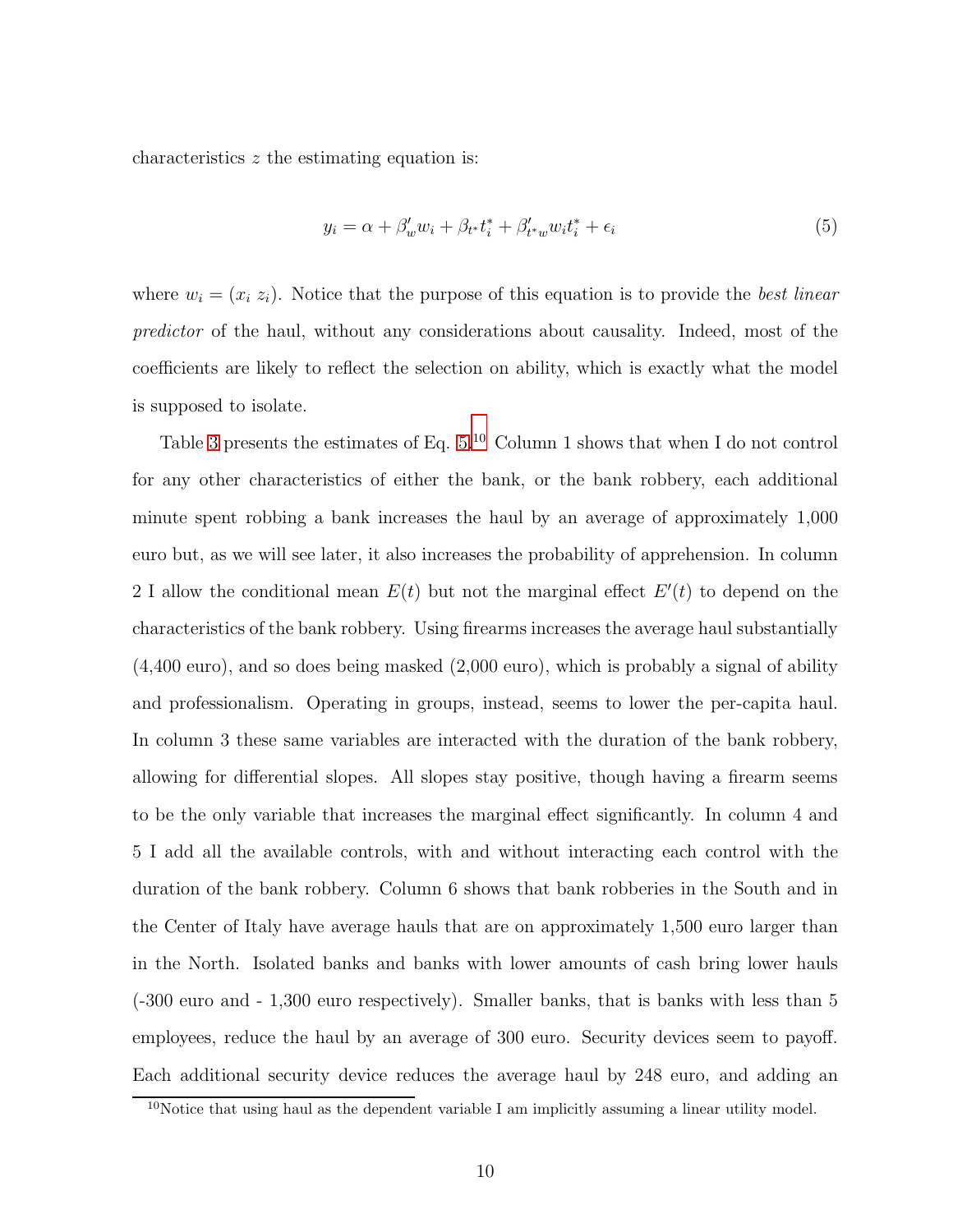additional characteristic to all security devices reduces the haul by 2,500 euro. I higher fraction of invisible security devices does also reduce the expected haul. Banks that are guarded have are subject to lower hauls, but the difference is not significantly different from zero. When I interact the duration with all these variables many of these coefficients stop being significant (column 5). The slope does depend significantly on firearms  $(+1,600$ euro), on the average number of characteristics per security device (-1500 euro), and small cash holdings (-800 euro). The last column presents the specification that I use to predict the haul and the marginal haul per minute. In order to have a robust estimate of the slope I condition on the interactions that are significantly different from zero.

## 4.2 The Hazard Rate of Arrest

But as the model has shown, the benefits are only part of the story. Criminals are sometimes arrested, and might serve prison time. Figure [4](#page-23-0) shows the estimated unconditional hazard rate,  $\lambda(t)$ , when six different distributions are used: exponential (constant), Weibull, Gompertz, log-logistic, log-normal, generalized gamma.<sup>11</sup> Apart from the trivial constant case of the exponential hazard, the estimated hazard functions are all increasing over time, indicating that the probability of getting caught at time  $t$  conditional on not having been caught at time  $t-1$  is increasing over time. Table [4](#page-29-0) shows that in terms of the AIC model selection criteria, this time conditional on the same observable characteristics used when modeling the expected haul, the log-normal model is slightly preferred to the gamma one and to the log-logistic one, though without penalizing the use of additional degrees of freedom, so just based on the likelihood, the gamma model is slightly preferred to other ones. From now on I focus on the lognormal and on the gamma model, though the other model give very similar results. $^{12}$ 

<sup>&</sup>lt;sup>11</sup>In Table [1](#page-26-0) and in the hazard models successful robberies are treated as censored. Given that censoring might not be exogenous one can estimate the hazard rates using a competing hazard model, where success competes with arrest and than estimate the hazard. Results are robust to this alternative specification.

<sup>&</sup>lt;sup>12</sup>The results are also robust to frailty models that allow for unobserved heterogeneity.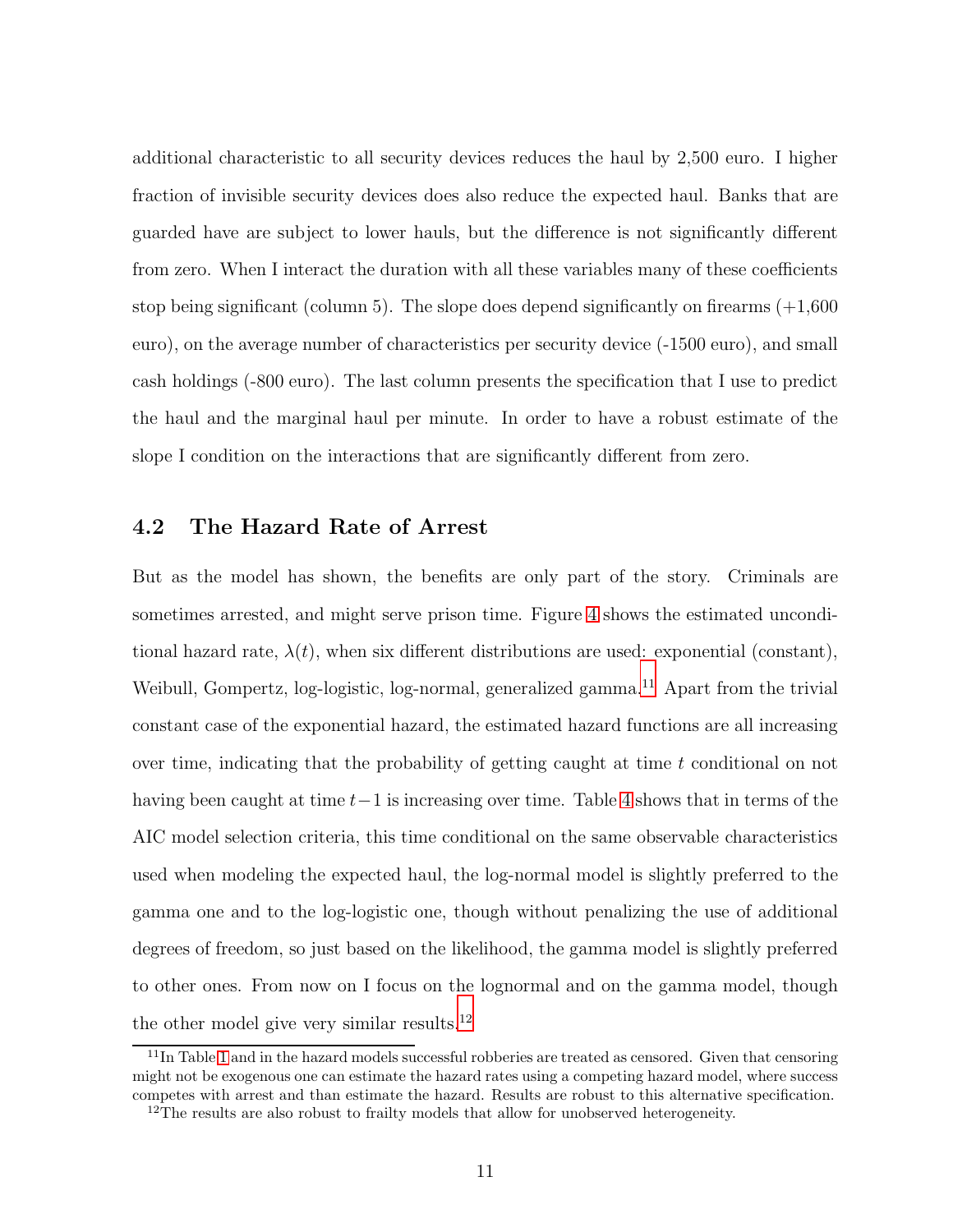Table [5](#page-29-1) shows how the same regressors that I used for  $E(t)$  influence  $\lambda(t)$  based on Cox's proportional hazard model. In such model the coefficients do not depend on the baseline hazard.<sup>13</sup> Notice that the purpose is again to estimate the best predictor of the hazard rate and not to infer causality. As before most of the effects are likely to be driven by selection. In column 1 and 2 I control for the characteristics of the robbery and for the region, while in column 3 I additionally control for the characteristics of the bank. Focusing on the comprehensive regression, criminals who use firearms are less likely to get arrested, and so do robbers who work in groups. Robbers who work in groups are likely to monitor the street, and to realize possible dangers. The geographic region does not influence the hazard, while smaller and more isolated banks tend to be safer. The number of security devices has a puzzling negative effect, while the average number of characteristics does not seem to affect the hazard in any significant way. Conditional on the other covariates whether the bank has a guard or not does not seem to matter.

## 4.3 The Disutility of Apprehension

After estimating  $E(t, x, z)$ ,  $E'(t, x, z)$ , and  $\lambda(t, x, z)$  Eq. [4](#page-7-1) determines the disutility of apprehension. In order to compute the "yearly" disutility of apprehension I collected data on sentences related to bank robberies.<sup>14</sup>

## 4.3.1 The expected sentence length

Table [6](#page-30-0) shows the summary statistics for the sample of 325 bank robberies attributed to 97 different bank robbers who were sentenced to jail between 2005 and 2007. This means that in our sample each robber has been judged based on an average of 3.4 bank robberies. The bank robbers are on average 35 years old, most are Italian (92 percent), and despite

<sup>&</sup>lt;sup>13</sup>All the parametric hazard function give results that are very similar to the Cox model.

<sup>&</sup>lt;sup>14</sup>In Italy there are no official statistics on prison time served by convicted bank robbers. The collected data are based on 325 bank robberies committed between 1993 and 2007.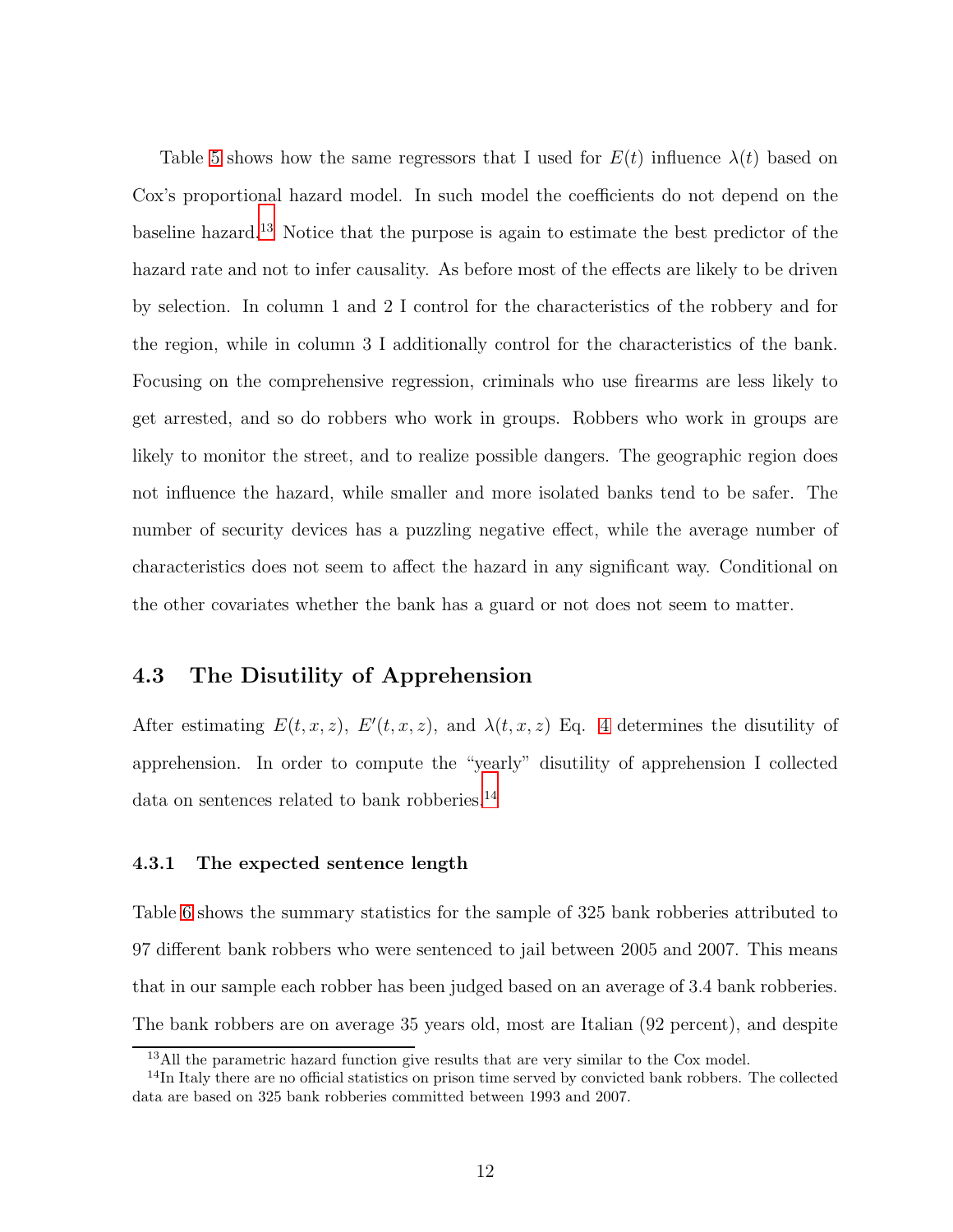the data being based on the Tribunal of Turin (the 2nd largest city in the north of Italy) 35 percent were born in the South of Italy. 67 percent of the robbers are recidivists, and 34 percent plea bargain. The other variables vary by robbery. 22.5 percent of the robberies are done using firearms (versus 13.7 percent from the OSSIF data), 57.2 percent of robbers use masks (versus 42.7 percent) and 68.9 percent work in groups (versus 66.3 percent). 4 percent of the time the robber uses hostages. The average total haul is 12,374 Euro, slightly lower than the total haul based on the banking data. Even though the modus operandi of robbers that were sentenced are on average not exactly the same as for the sample of robberies based on the bank data, there is no reason why the determinants of the sentence length should be any different.

Figure [3](#page-22-0) shows the density of the yearly sentence length, both using a histogram and a kernel estimator. The average sentence length is 3.4 years in prison. The distribution is skewed to the right. Data on sentence durations allows me to model the log-sentence length based on the same modusoperandi variables observed for the bank robberies and to impute the variation in the log-Disutility of apprehension,  $D$ , that is driven by the variation in the sentence length, S,  $log(D) = log(d) + log(S)$ . Thus  $log(D) - log(S) =$  $log(d)$  represents the log-Disutility for each year in jail.

In order to determine the way the modus operandi shapes the expected sentence length in table [7](#page-30-1) I regress the log-sentence length on whether the robber used a firearms, was masked, or worked in groups. Using a firearm increases the sentence by approximately 50 percent after controlling for another set of controls (recidivism, used hostages, plead bargain, year, total number of robberies committed, total haul). Using a mask and working in groups has a smaller effect on the sentence. Working in groups increases the sentence length by approximately 30 percent, and being masked by 15 percent but without being statistically different from zero. A plea bargain reduces the sentence duration by 20 percent.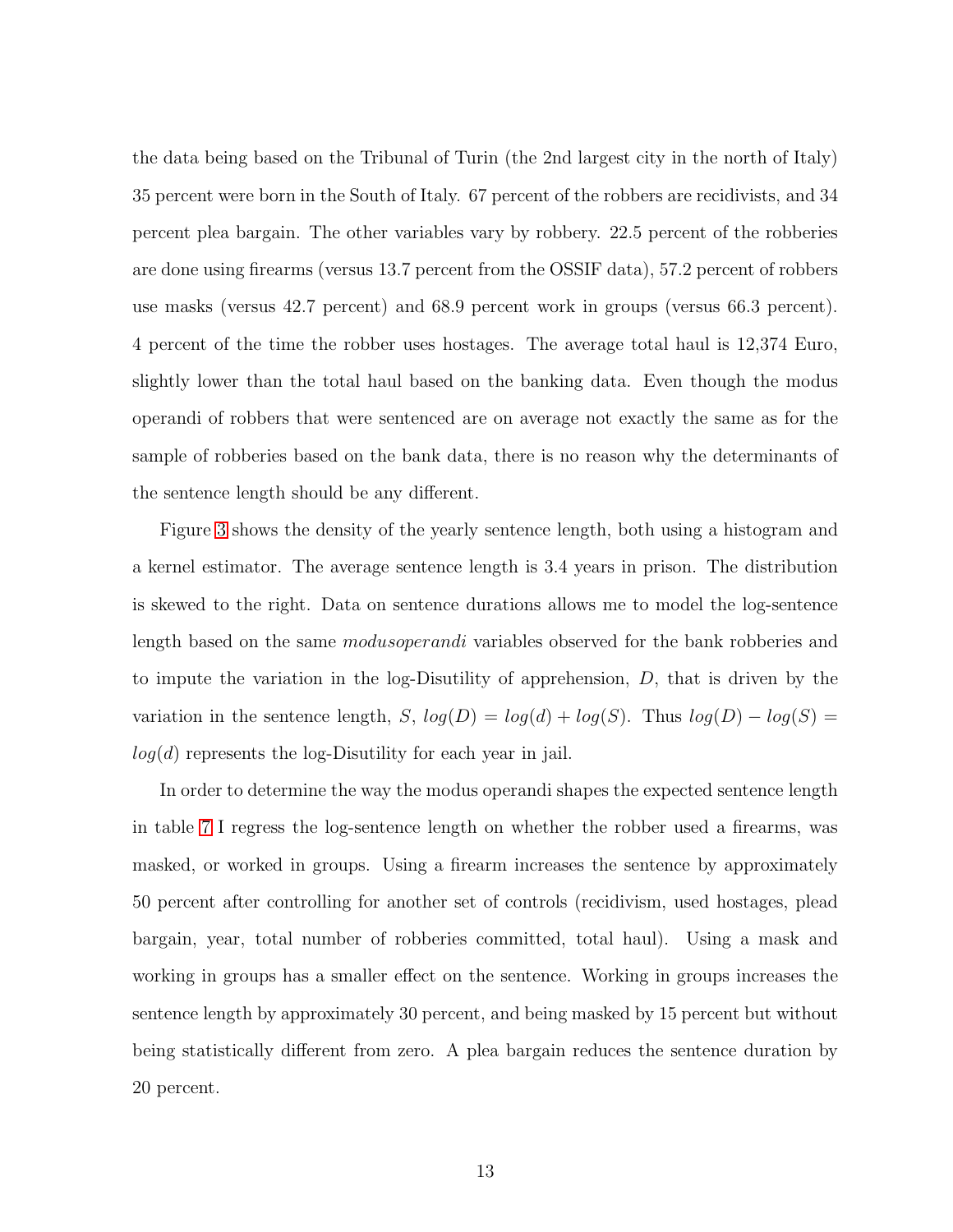#### 4.3.2 The total and the yearly disutility of apprehension

Figure [5](#page-24-0) shows for those criminals who were not arrested and whose choice of  $t$  was unconstraint the distribution of the total disutility of apprehension truncated at 250,000 euro and the yearly one truncated at 150,000 euro. For 10 percent of the robberies the model predicts negative disutilities of ending up in jail. This is entirely driven by those criminals who rob banks with a large average number of characteristics per security device. These criminals have such small marginal hauls that the disutility ends up being negative. The kernel densities show that the expected sentence length reduces the heterogeneity in disutility: the yearly figures are more concentrated than the total ones.

Table [8](#page-31-0) shows the corresponding summary statistics, this time without truncating. The distribution is highly right-skewed. As a consequence the median is small compared to the mean: 20,000 against 60,000 euro for the total figure. This amount of heterogeneity is quite large and can only in part be explained by different expected sentences. Differences in sentences explain 10 percent of the variation in of the disutility of apprehension<sup>15</sup> though they do reduce inequality, based on the coefficient of variation, by 20 percent. The yearly average disutlity is approximately 16,000 euro and the median is 7,000 euro. Since expected sentences are likely to be measured with some noise (it is hard to know what robbers really expect to spend in jail), they could potentially explain a larger share of the variation.

## 4.3.3 Disutility of apprehension: ability vs. deterrence

How does the disutility of jail depend on the characteristics of the bank, and of the modus operandi? One way to asses this is to take the derivative of the disutility with respect to the same variables that we saw determine the haul and the risk of arrest. Given that D differs across individuals so will its derivative.

<sup>&</sup>lt;sup>15</sup>This value can be derived by the difference between 1 and the R-squared of a regression of the total disutility on the yearly one.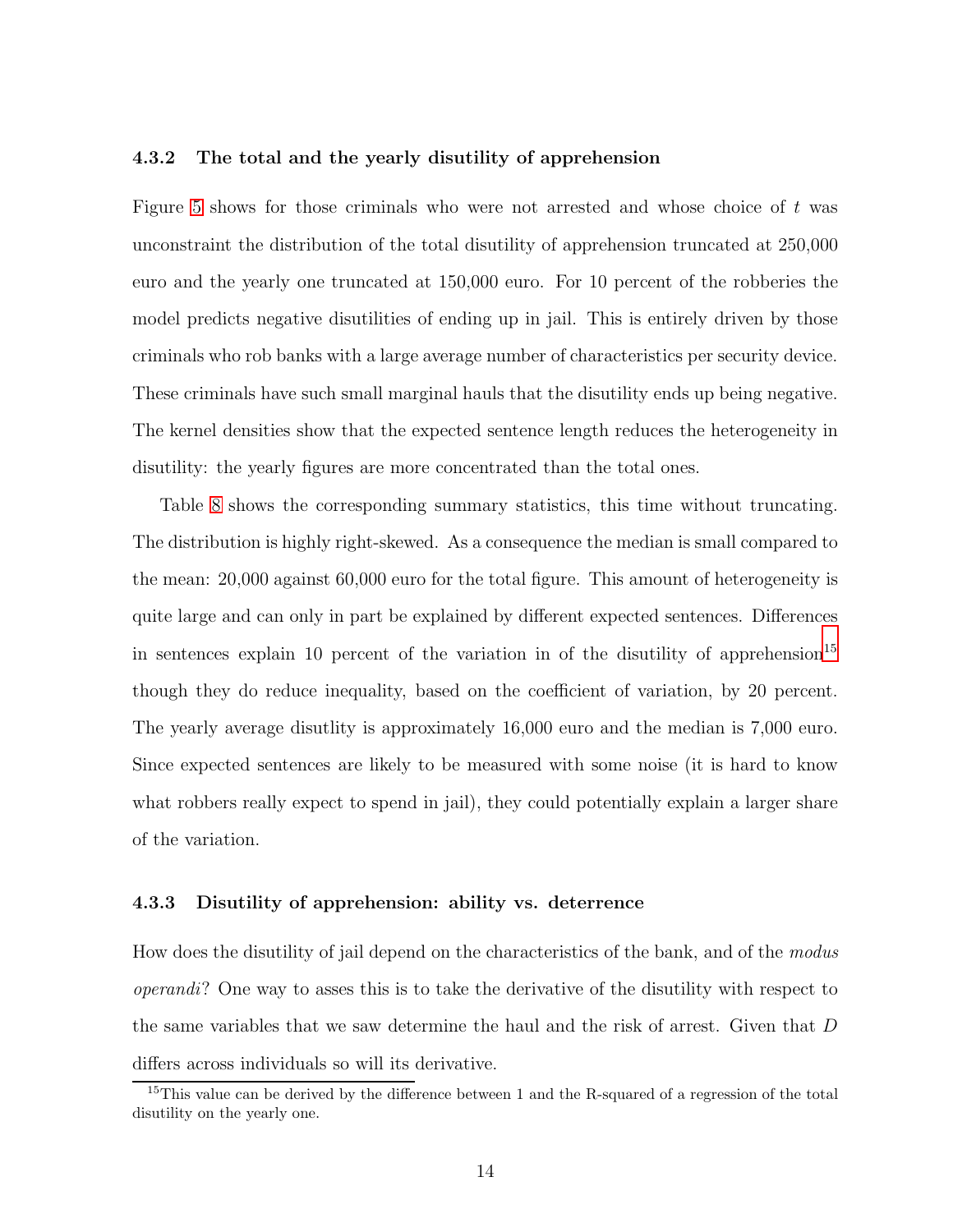Table [9](#page-32-0) shows the the derivative of  $\log D(t, x, z)$  with respect to duration t, modus *operandi x*, and branch characteristics z. In order to asses the level of significance of the derivatives I bootstrap 100 times the model 100 times, computing 100 average derivatives (averaged over the bootstrap sample of robberies). The Table shows the average "average" derivative, its standard deviation, and the 5th and 95th percentile. Whenever the 5th and the 95th percentile have different signs the average derivative is not different from zero at the 10 percent level of significance.

The sanctioning rules (judges adjust sentences proportionally to the aggravation of the robbery) suggest to use the log value of freedom instead of the level.<sup>16</sup> The observable characteristics of banks and bank robberies change the (log) value of freedom the way we would expect given the sanctioning rules set by the penal code. Art 628 of the penal code sanctions masked robberies, robberies perpetrated by more than one criminal, and robberies where firearms are used more than "simple" robberies (*rapina semplice*). These deterrence effects are clearly visible in Table [9.](#page-32-0) The use of firearms leads to an increase in the disutility of apprehension of about 136 percent. Using masks and operating in group leads to a similar increase in disutility (87 to 160 percent). All these derivatives are significantly larger than zero. But this increase is considerably larger than the corresponding increase in the sentence length, suggesting that criminals that use firearms, work in groups, and mask themselves do not only fear longer sentences, but are also of higher ability. The heterogeneity in ability is clearly visible when I derive the disutility with respect to variables that do not influence the sentence length.

Bank robbers who operate against banks with little cash holdings are of substantially lower ability (they do not chose the right banks, which is certainly an important part of a bank robbery) while those that choose banks with less than 5 employees tend to be of higher ability. While the first part is driven by the money, the second part is driven by robberies in smaller banks being less risky. Employees need to be monitored; the

 $16$ Using the disutility of apprehension in levels gives very similar results.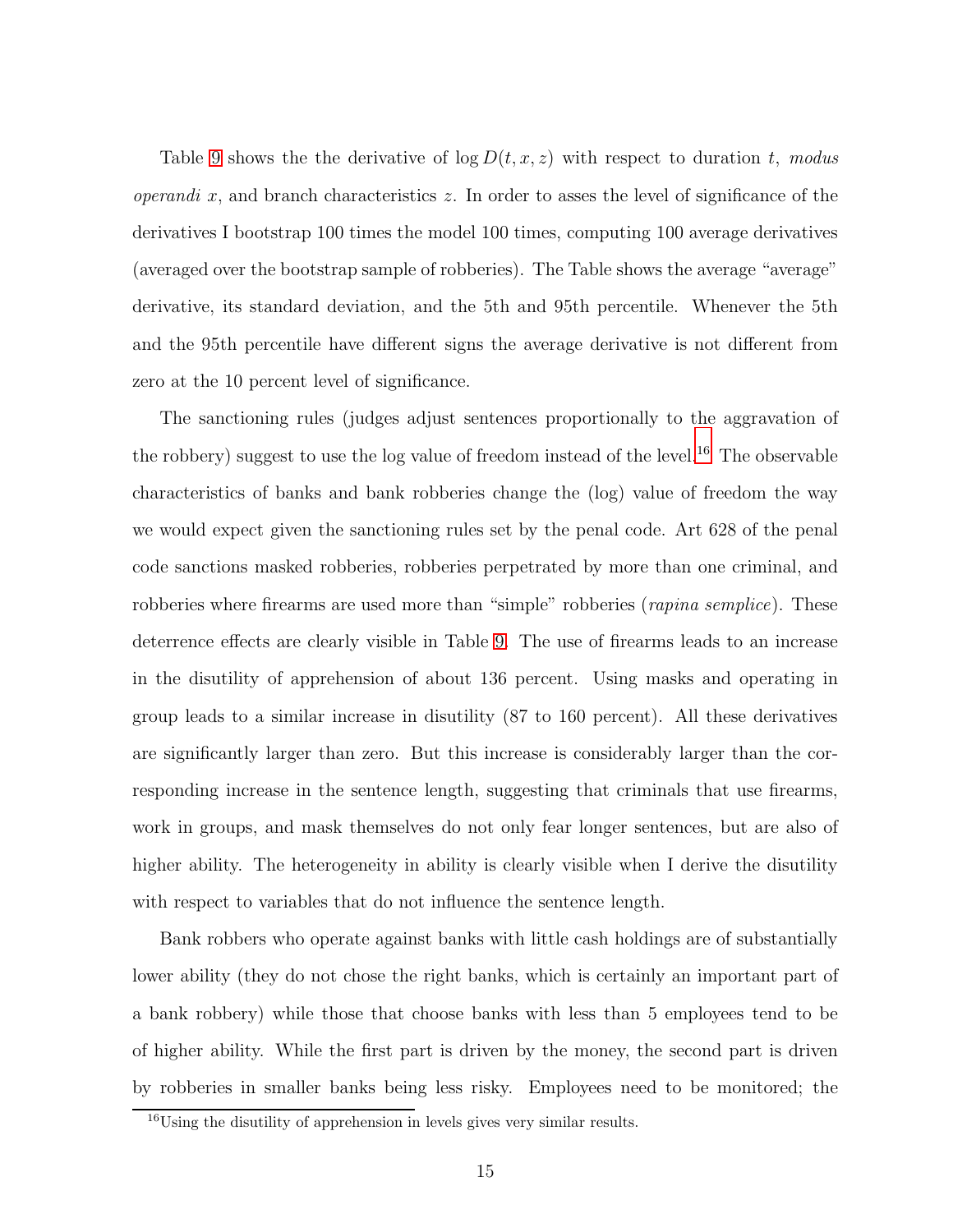more there are, the riskier the robbery becomes. Security devices, instead, generate an ambiguous selection. While only the more able criminals select banks with more security devices, the same is not true for the average number of characteristics. While the fraction of visible devices does not significantly alter the selection of criminals.

The duration of the bank robbery is a clear predictor of the criminals value of freedom. Those who value freedom organize very short robberies, as the value of freedom of the criminals decreases by 10 percent for every additional minute spent robbing the bank.

### 4.3.4 How does measurement error in duration change the distribution of D?

While measurement error in the duration is going to have little effect on the estimated hazard rate, simply because the parametric baseline is going to smooth over the measurement error, the same is not true for the marginal and for the average haul. For the haul (Eq. [5\)](#page-9-0) the duration represents a covariate, and measurement is going to induce a downward bias. Some simulations that I performed show that while rounding a duration measured in seconds to the nearest or to the smallest minute has almost no effect on the coefficient of duration (chosen to have the same level of significance as in the actual data), rounding the duration randomly to one of the two nearest minutes induces a larger bias (-13 percent). The largest bias (-16 percent) arises when 10 percent of the durations are randomly set to be equal to 5 minutes.

The relative bias of size m is going to induce a change in D that is equal to:

$$
m\frac{\partial D_i}{\partial \log \beta_i} = m \frac{\beta_i (1 - t_i^* \lambda(t_i^*, x_i))}{\lambda(t_i^*, x_i)}
$$
(6)

where  $\beta_i = \beta_{t} t_i^* + \beta'_{t^*w} w_i t_i^*$  represents the individual slope with respect to t. Since  $1-t_i^*\lambda(t_i^*,x_i)$  is generally positive the bias reduces the estimated D. This can clearly be seen in Figure [6,](#page-25-0) where I plot the density of D assuming three different biases: a 10, 20, and 30 percent attenuation bias of the slope.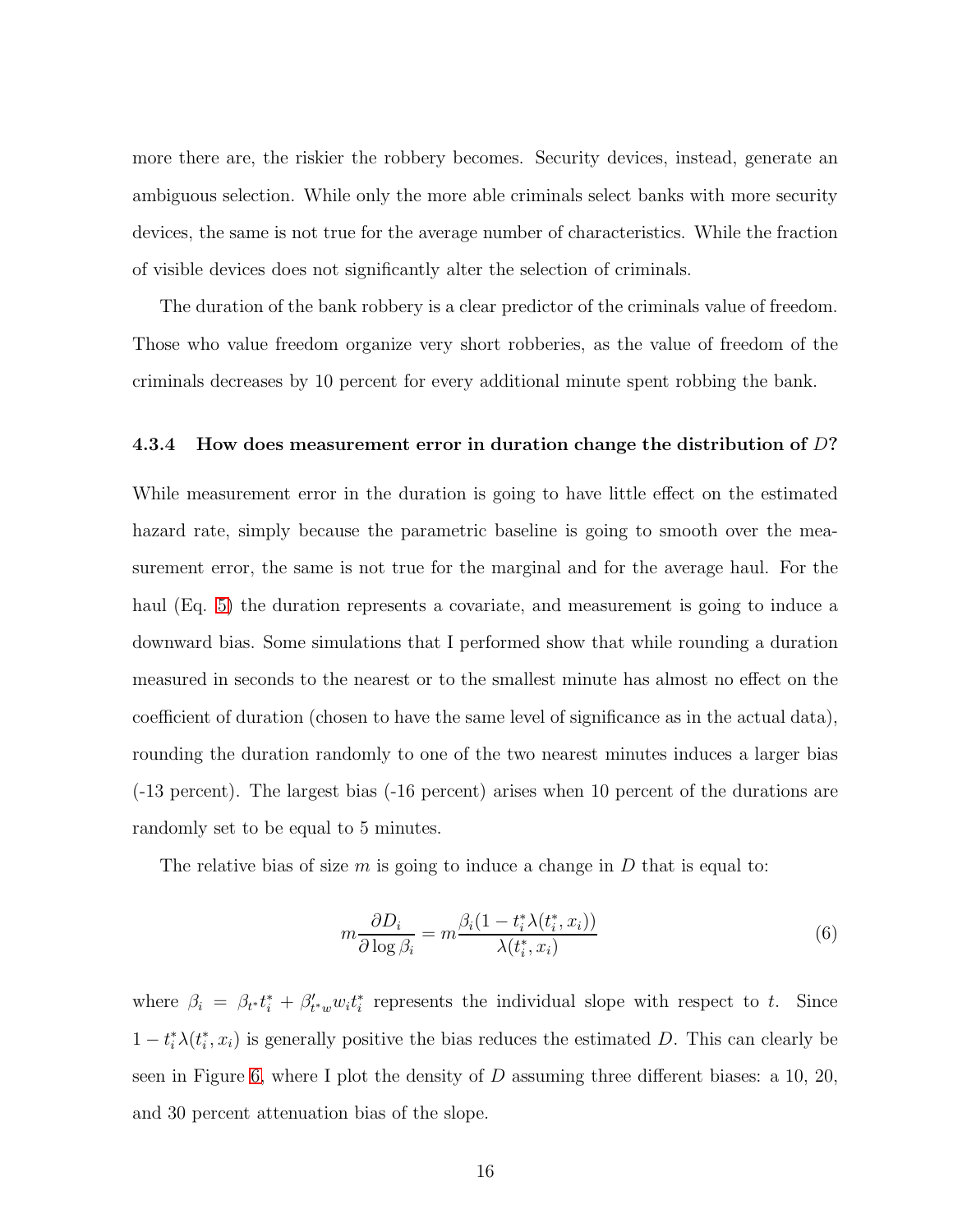#### 4.3.5 How much deterrence is needed to eliminate bank robberies?

The structural model allows us to answer the following question: How much would we need to increase the disutility of jail to drive the number of bank robberies to zero? In terms of the model, one just needs to determine the level of disutility that corresponds to an optimal duration that is equal to zero:

$$
D(0, x, z) = \frac{1}{\lambda(0|x, z)} E'(Y|0, x, z) - E(Y|0, x, z).
$$
 (7)

 $\log D(0, x, z) - \log D(t^*, x, z)$  will simply represent the percentage increase in disutility needed for robbers that use a *modus operandi* x, and rob banks of type z, in  $t^*$  minutes to drive the duration to 0. Table [11](#page-34-0) shows the distribution of the changes. The 5th percentile shows that without correcting for measurement error in order to drive 5 percent of the sample to a duration of zero one needs a 3 percent increase in the total disutility of jail, or equivalently the same increase in sentence length. Controlling for measurement error bias the change in penalty needed is even smaller. In order to reduce the bank robberies by a quarter the penalties would have to increase by between 9 and 13 percent, depending on the degree of the bias. To curb robberies by one-half penalties would have to increase by between 19 and 32 percent. In order to almost eliminate bank robberies (-95 percent) the sanctions would have to increase by 181 percent in the absence of measurement error and by 91 percent if the measurement bias was equal to 30 percent. Overall, the estimated model predicts criminal behavior to be highly responsive to changes in the sanctioning system.

# 5 Conclusions

Based on unique data on individual bank robberies perpetrated in Italy between 2005 and 2007 this paper isolates the criminals' disutility of apprehension and estimates its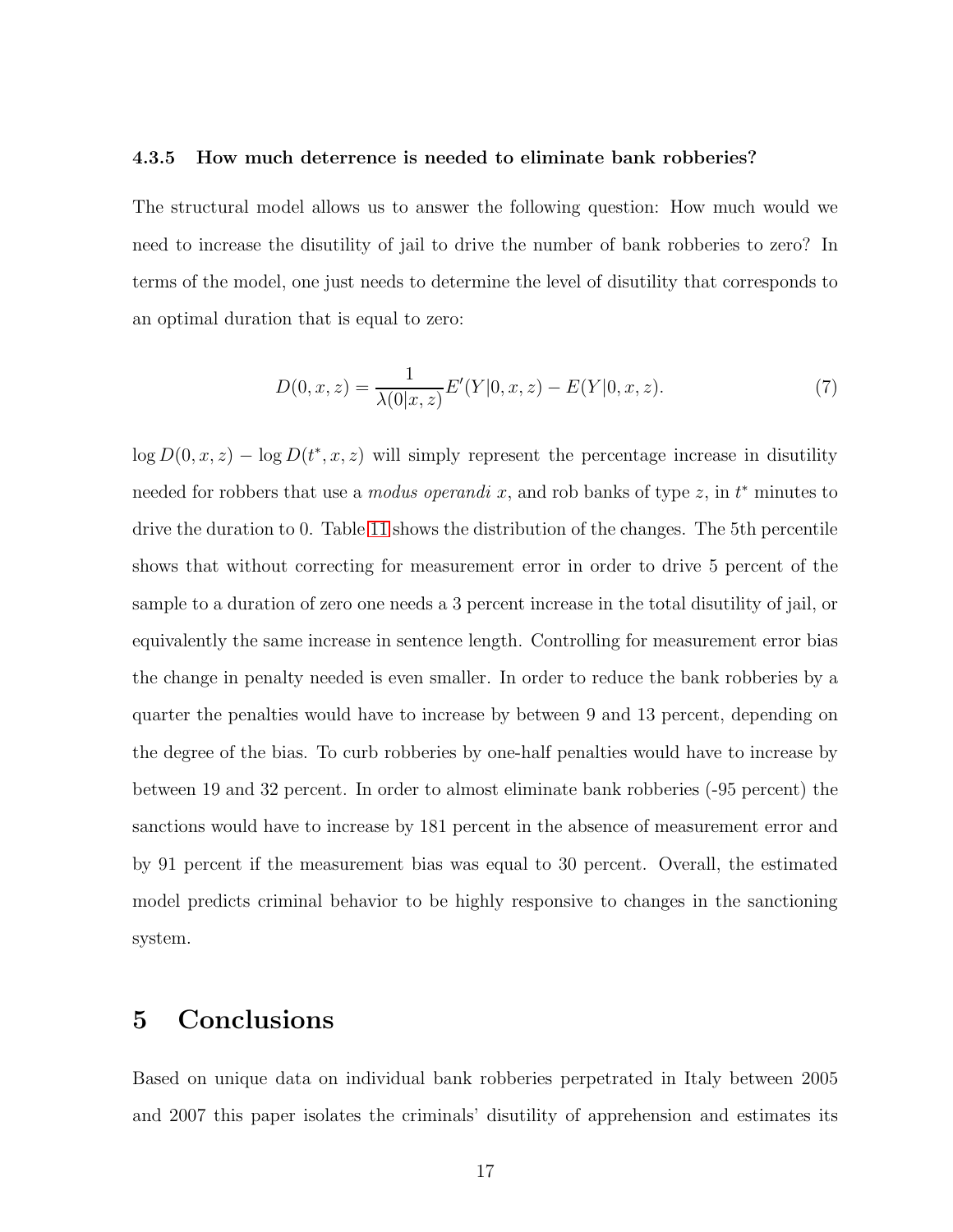distribution. The grand majority of criminals face low disutilities of apprehension while a few face very high ones. The shape of the distribution resembles the shape of an earnings distribution. This skewness suggests that anti-poverty measures targeted toward potential low-skilled criminals might lead to a reduction in the number of bank robberies.

I find evidence which is consistent with highly attentive criminals, who know the incentives set by the sanctioning system. Aggravating characteristics of the robberies increase the disutility of apprehension. Harshening the sanctions against bank robbers might thus be one way to reduce Italy's dramatic number of bank robberies–there are more bank robberies in Italy than in the rest of Europe altogether. Indeed, I find that crime is very responsive to penalties. A simulation based on the model shows that in order to reduce the number of bank robberies by 50 percent the expected sentence length would have to be increased only by 32 percent.

# References

- <span id="page-17-4"></span>Alessandro Barbarino and Giovanni Mastrobuoni. The Incapacitation Effect of Incarceration: Evidence from Several Italian Collective Pardons. Carlo Alberto Notebooks 999, Collegio Carlo Alberto, 2008.
- <span id="page-17-2"></span>Terry Baumer and Michael O. Carrington. The robbery of financial institutions. Executive summary, National Institute of Justice, U.S. Department of Justice, 1986.
- <span id="page-17-0"></span>Samuel Cameron. The Economics of Crime Deterrence: A Survey of Theory and Evidence. Kyklos, 41(2):301–323, 1988.
- <span id="page-17-3"></span>William S. Cleveland. Robust locally weighted regression and smoothing scatterplots. Journal of the American Statistical Association, 74(368):829–836, 1979.
- <span id="page-17-1"></span>Philip J. Cook. Robbery in the United States: an analysis of recent trends and patterns.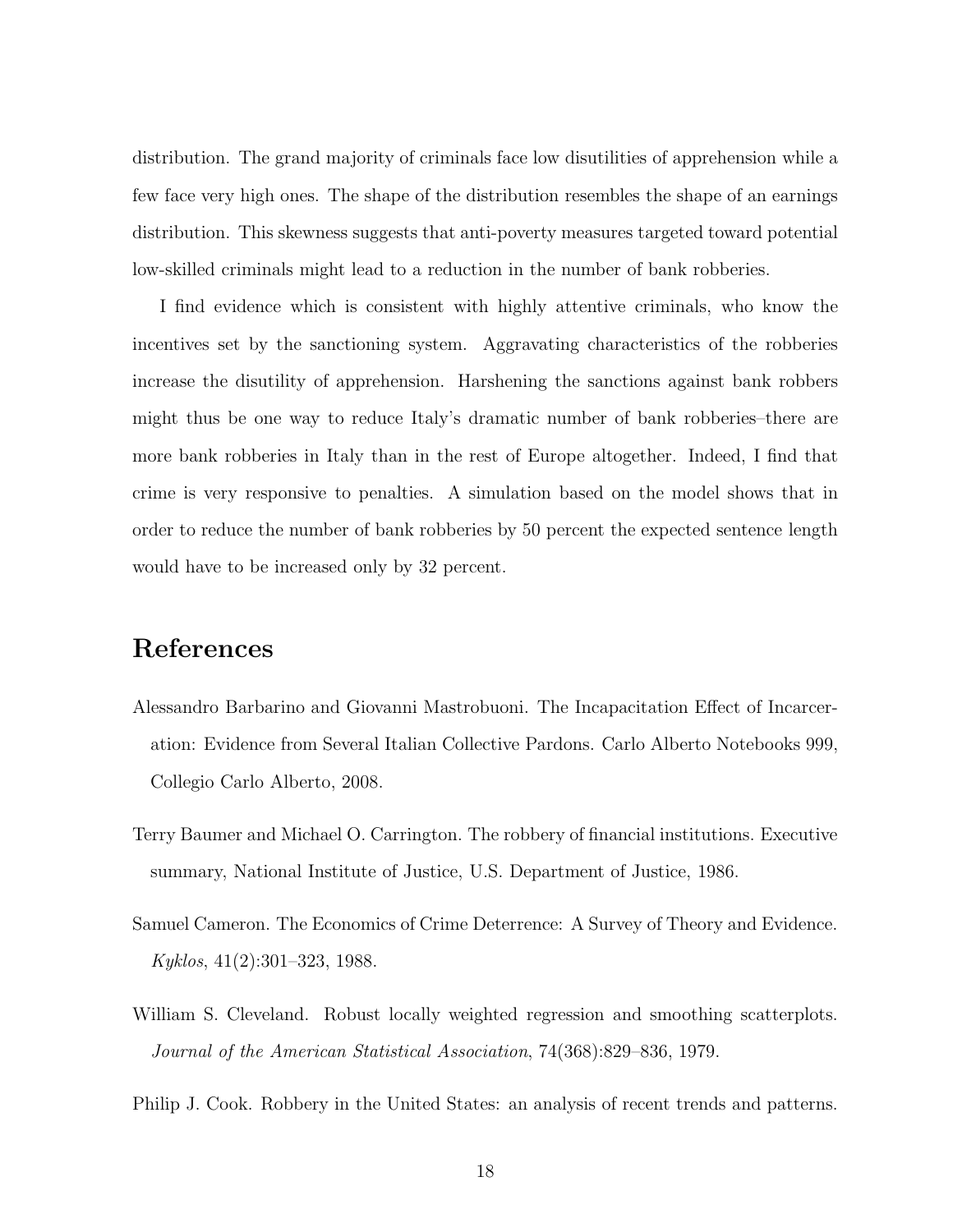Violence: Patterns, Causes, Public Policy. New York: Harcourt Brace Jovanovich, 1990.

- <span id="page-18-6"></span>Philip J. Cook. Is robbery becoming more violent? an analysis of robbery murder trends since 1968. The Journal of Criminal Law and Criminology (1973-), 76(2):480–489, 1985. ISSN 00914169. URL <http://www.jstor.org/stable/1143614>.
- <span id="page-18-5"></span>Philip J. Cook. The relationship between victim resistance and injury in noncommercial robbery. The Journal of Legal Studies, 15(2):405–416, 1986. ISSN 00472530. URL <http://www.jstor.org/stable/724377>.
- <span id="page-18-4"></span>Philip J. Cook. Robbery violence. The Journal of Criminal Law and Criminology (1973-), 78(2):357–376, 1987. ISSN 00914169. URL <http://www.jstor.org/stable/1143453>.
- <span id="page-18-3"></span>Philip J. Cook. Robbery. In Michael Tonry, editor, *Handbook on Crime and Public Policy*. Oxford University Press, 2009.
- <span id="page-18-0"></span>John J. Jr. DiIulio. Help wanted: Economists, crime and public policy. The Journal of Economic Perspectives, 10(1):3–24, 1996. ISSN 08953309. Also available as <http://www.jstor.org/stable/2138281>.
- <span id="page-18-1"></span>Francesco Drago, Roberto Galbiati, and Pietro Vertova. The deterrent effects of prison: Evidence from a natural experiment. Journal of Political Economy, 117(2):257–280, 04 2009. Also available as <http://ideas.repec.org/a/ucp/jpolec/v117y2009i2p257-280.html>.
- <span id="page-18-2"></span>EC. Report on the Retail Banking Sector Inquiry. Commission staff working document, European Commission Directorate-General for Competition, jan 2007.
- <span id="page-18-7"></span>FBI. Headline Archives. Bank Robberies. Technical report, FBI, May 2007.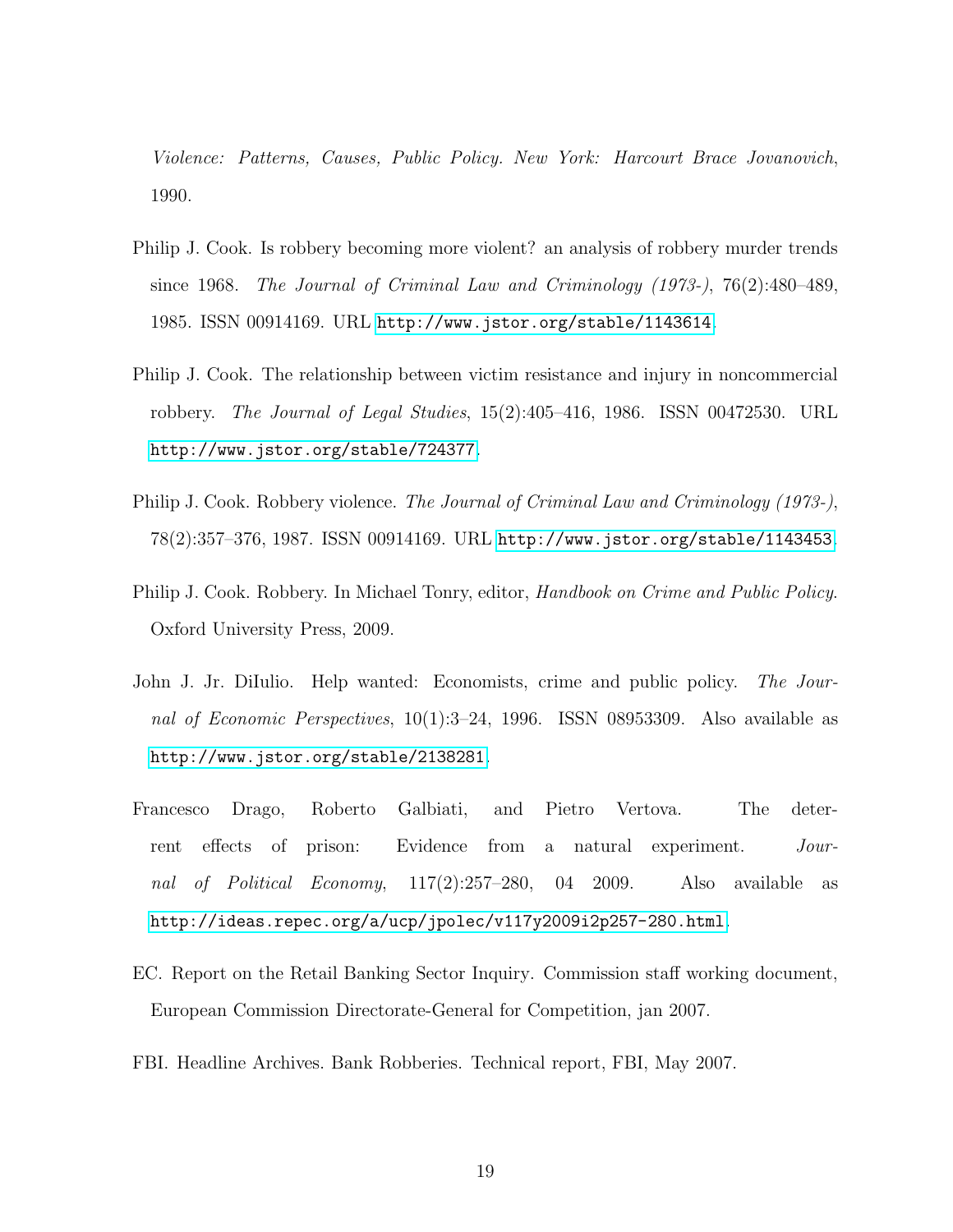- <span id="page-19-1"></span>Edward L. Glaeser and Bruce Sacerdote. Why is there more crime in cities? *Journal of* Political Economy, 107(S6):225–258, 1999.
- <span id="page-19-0"></span>Jeff Grogger. Market Wages and Youth Crime. Journal of Labor Economics, 16(4): 756–791, 1998.
- <span id="page-19-8"></span>Timothy H. Hannan. Bank Robberies and Bank Security Precautions. The Journal of Legal Studies, 11(1):83–92, 1982.
- <span id="page-19-3"></span>Eric Helland and Alexander Tabarrok. Does Three Strikes Deter?: A Nonparametric Estimation. Journal of Human Resources, 42(2), 2007.
- <span id="page-19-2"></span>Daniel P. Kessler and Steven D. Levitt. Using Sentence Enhancements to Distinguish between Deterrence and Incapacitation. Journal of Law & Economics, 42(1):343–63, April 1999.
- <span id="page-19-6"></span>Tom Kington. Half of Europe's Bank Robberies Happen in Italy. The Guardian, 2007.
- <span id="page-19-4"></span>David S. Lee and Justin McCrary. Crime, Punishment, and Myopia. NBER Working Papers 11491, National Bureau of Economic Research, Inc, Jul 2005. Also available as <http://www.nber.org/papers/w11491>.
- <span id="page-19-9"></span>Steven D. Levitt and Sudhir A. Venkatesh. An Economic Analysis of a Drug-Selling Gang's Finances. Quarterly Journal of Economics, 115(3):755–789, 2000.
- <span id="page-19-7"></span>Jude Miller-Burke, Mark Attridge, and Peter M. Fass. Impact of Traumatic Events and Organizational Response: A Study of Bank Robberies. Journal of Occupational & Environmental Medicine, 41(2):73–83, February 1999.
- <span id="page-19-5"></span>Daniel S. Nagin. Criminal Deterrence Research at the Outset of the Twenty-First Century. Crime and Justice, 23:1–42, 1998.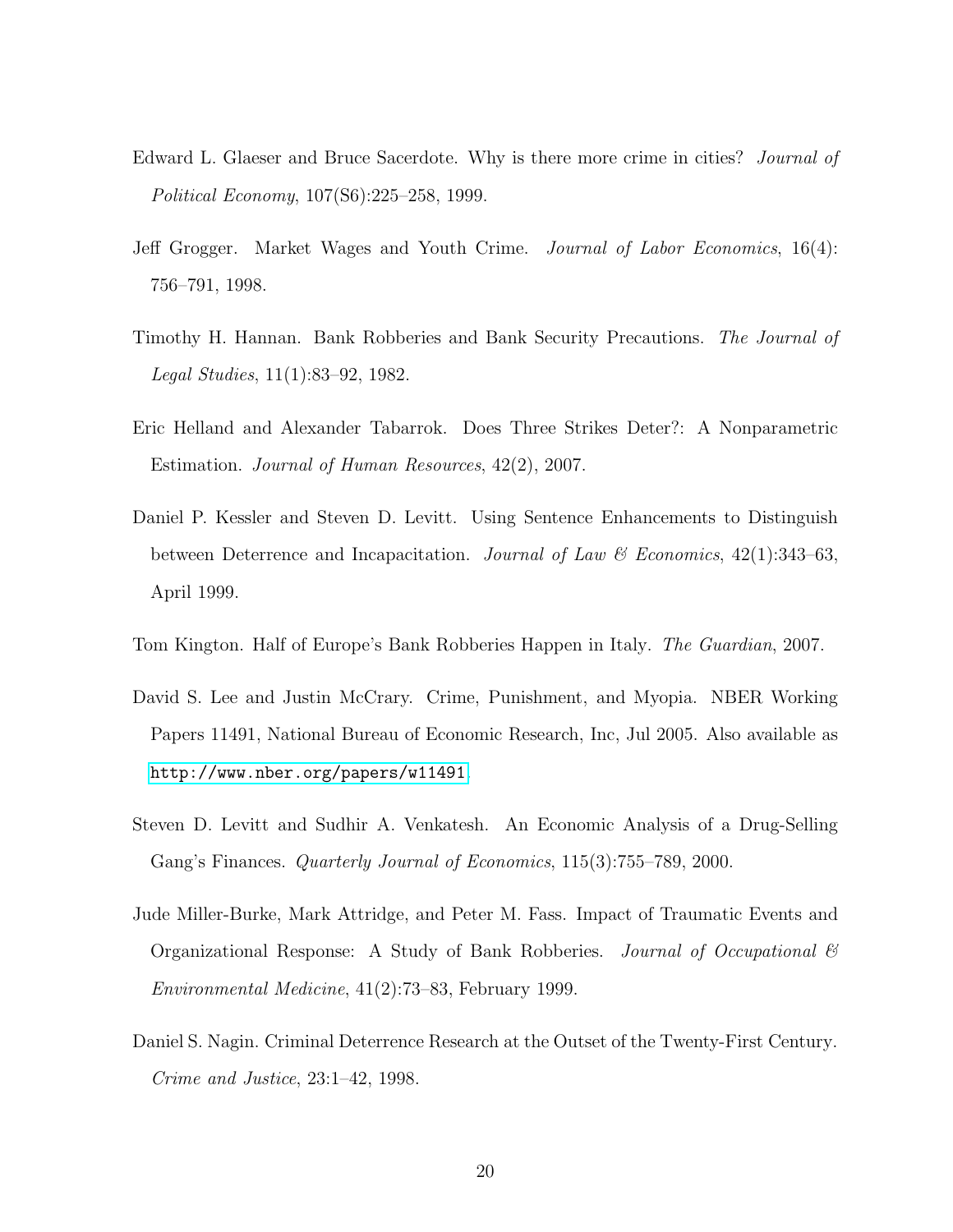- <span id="page-20-4"></span>OSSIF. Rapporto sulle Spese del Settore Bancario per la Sicurezza Anticrimine nel 2006. Technical report, OSSIF, Associazione Bancaria Italiana, 2006.
- <span id="page-20-2"></span>M.A. Peterson, H.B. Braiker, and Polich. Doing Crime: A Survey of California Prison Inmates. Rand Corporation, 1980.
- <span id="page-20-3"></span>W. Kip Vicusi. *Inner-City Black Youth Unemployment*, chapter Market Incentives For Criminal Behavior. Univerisy of Chicago Press, Chicago, 1986a.
- <span id="page-20-1"></span>W. Kip Vicusi. The Risks and Rewards of Criminal Activity: A Comprehensive Test of Criminal Deterrence. Journal of Labor Economics, 4(3):317–340, July 1986b.
- <span id="page-20-0"></span>Deborah Lamm Weisel. Bank Robbery. Problem-Oriented Guides for Police, Problem-Specific Guides Series 48, Community Oriented Policing Service, U.S. Department of Justice, March 2007.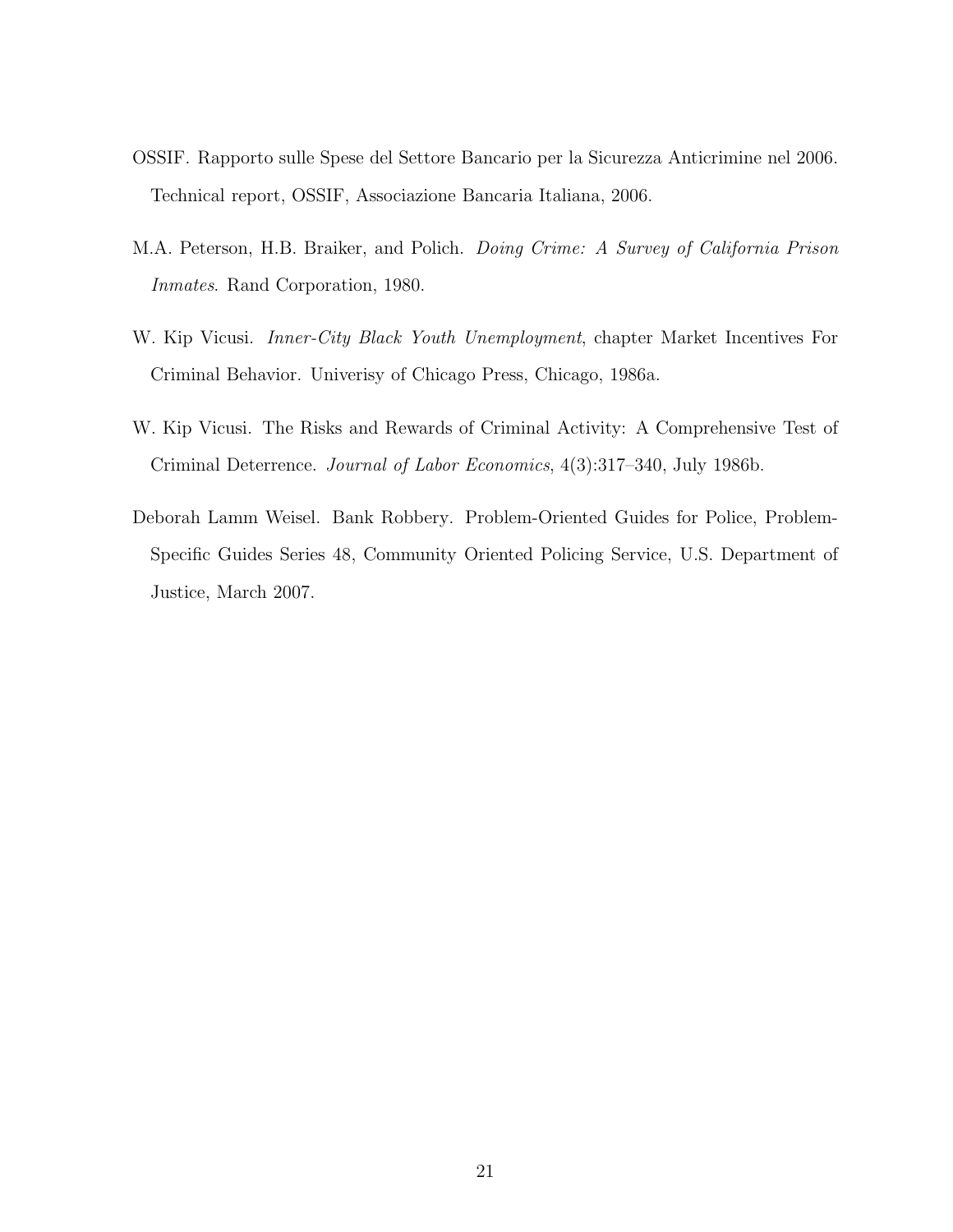<span id="page-21-0"></span>

Figure 1: Time series of Italian Robberies and of the Number of Casualties

Figure 2: The Average Haul per Minute

<span id="page-21-1"></span>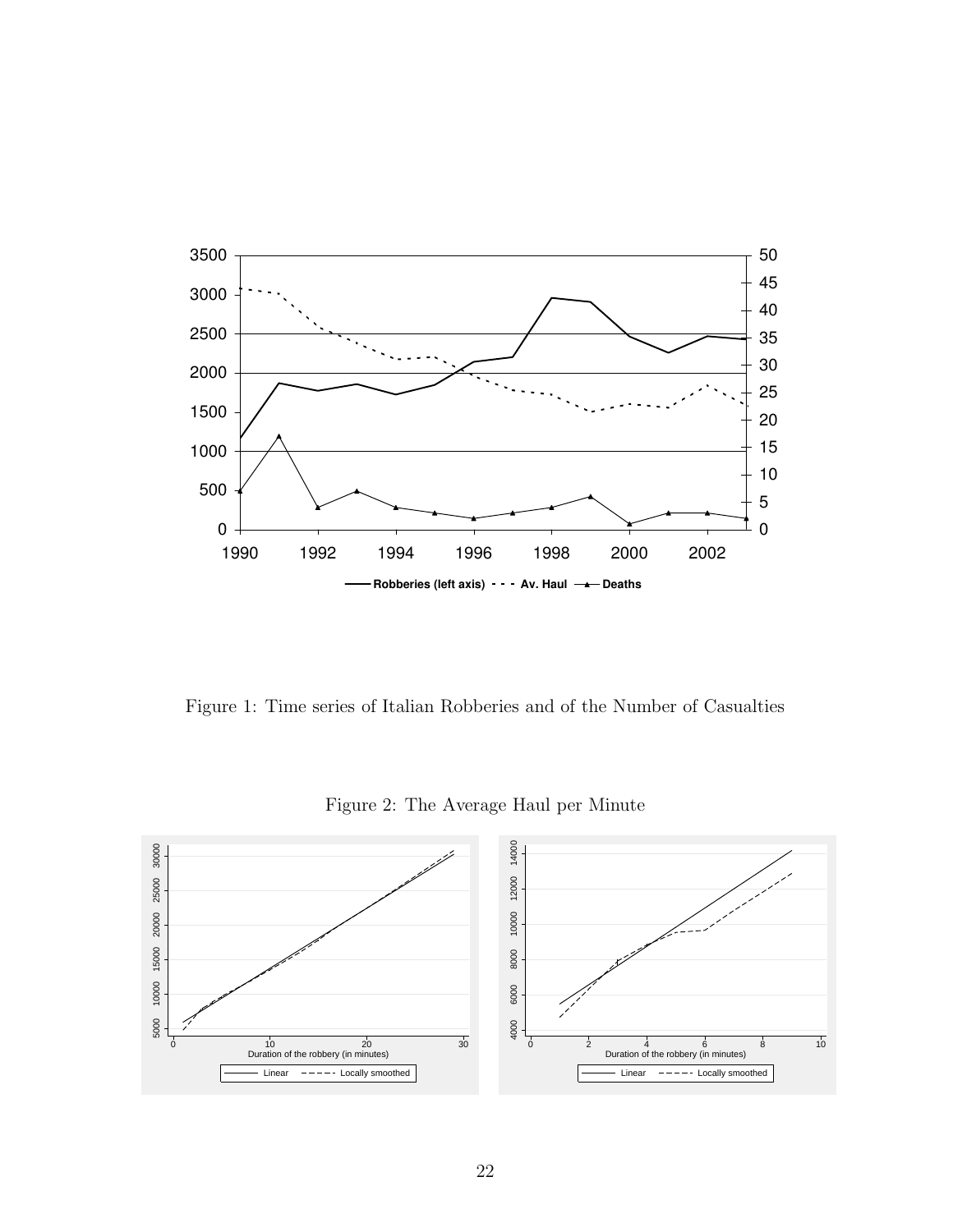<span id="page-22-0"></span>

Figure 3: Density of the Sentence Duration (in Years)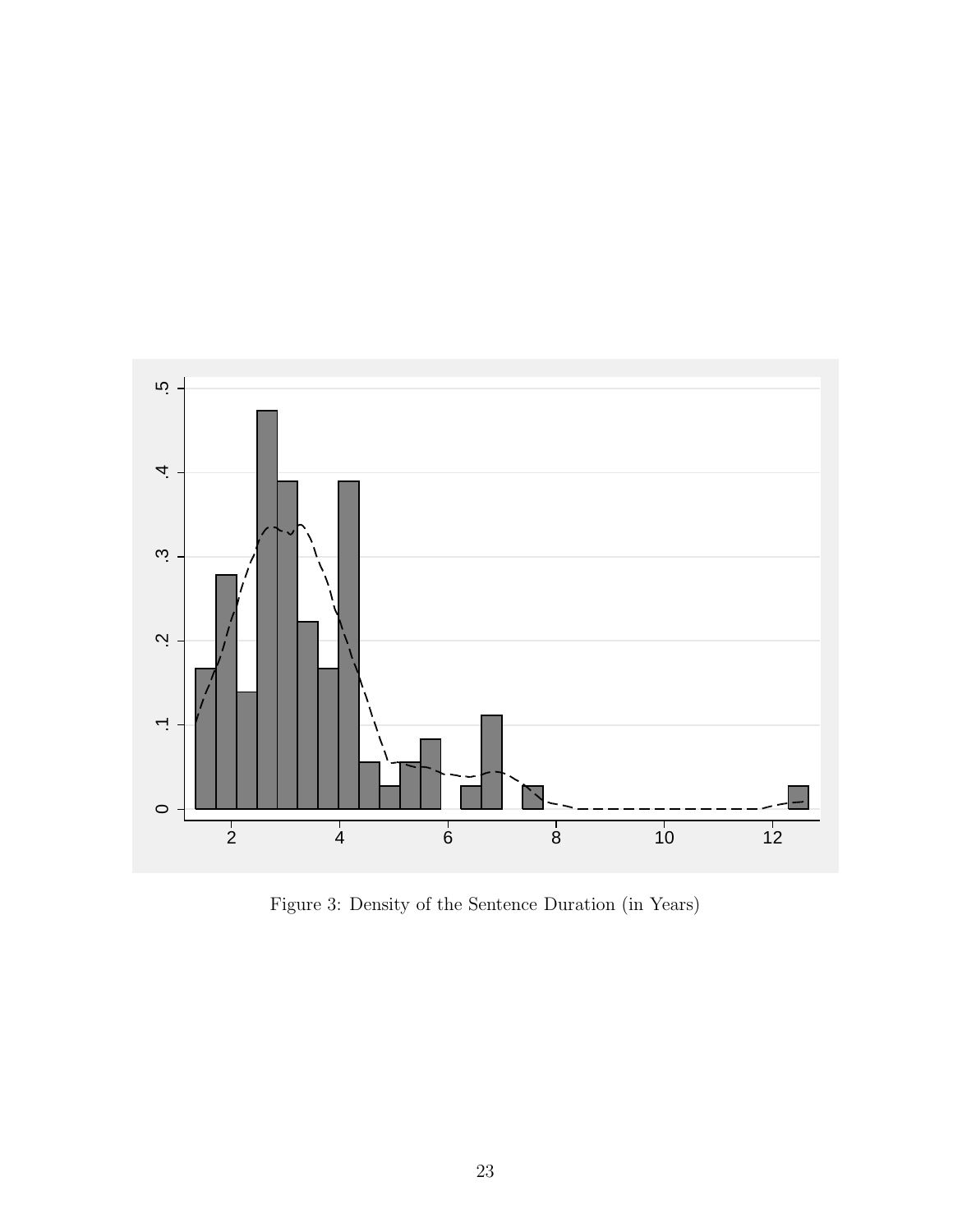<span id="page-23-0"></span>

Figure 4: The Estimated Hazard Rate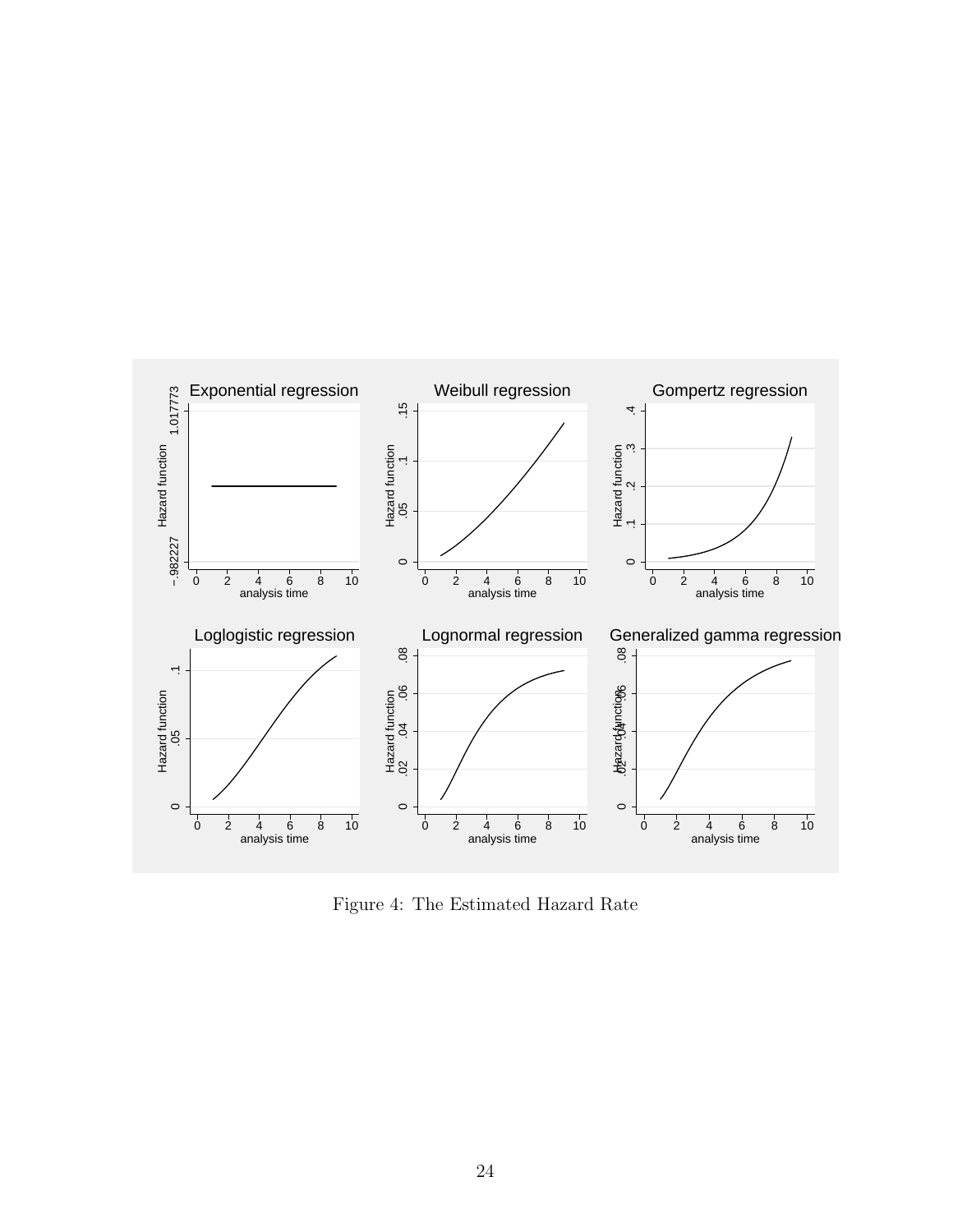<span id="page-24-0"></span>

Figure 5: The Distribution of the Conditional Value of Freedom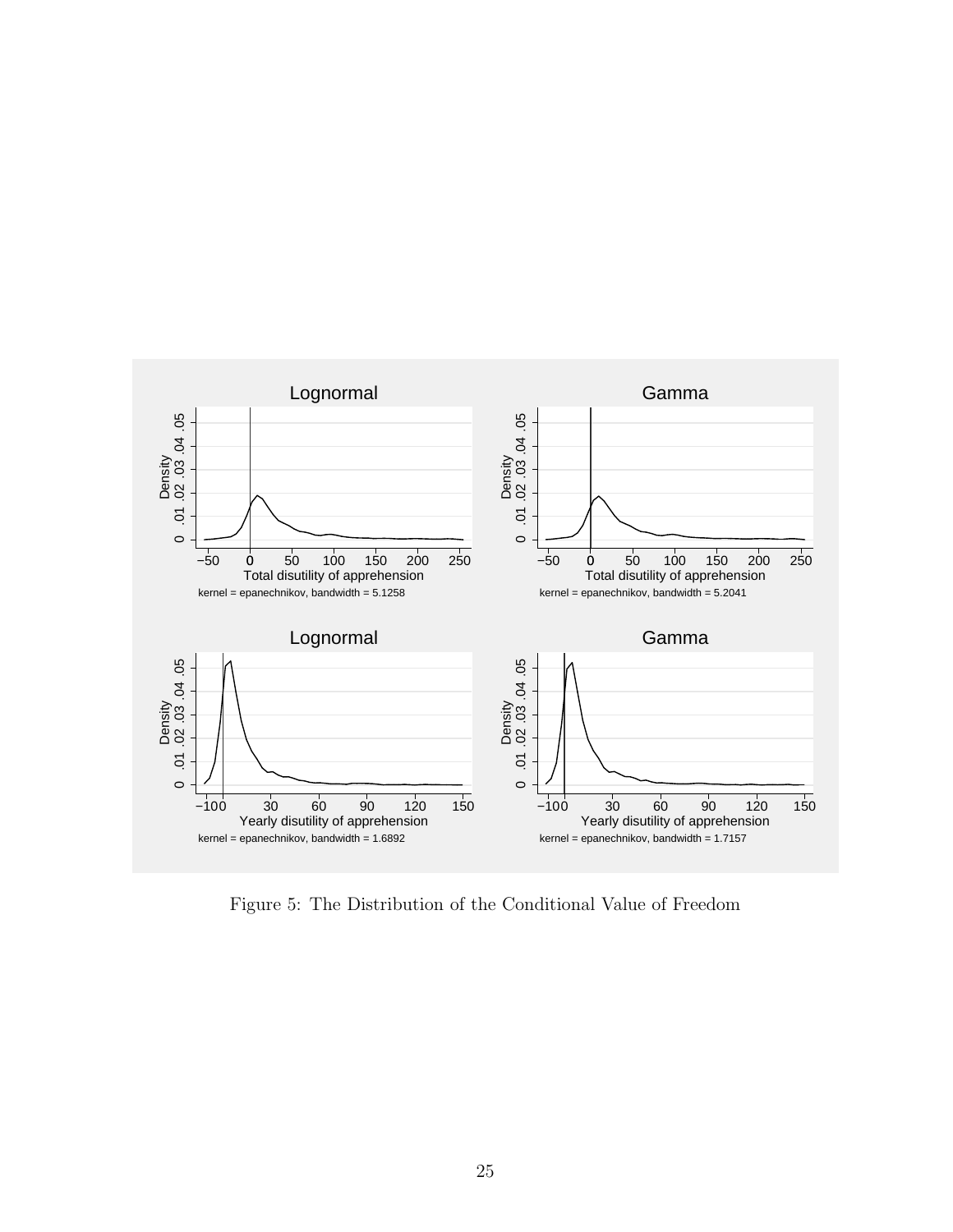<span id="page-25-0"></span>

Figure 6: The Distribution of the Conditional Value of Freedom Depending on the Measurement Error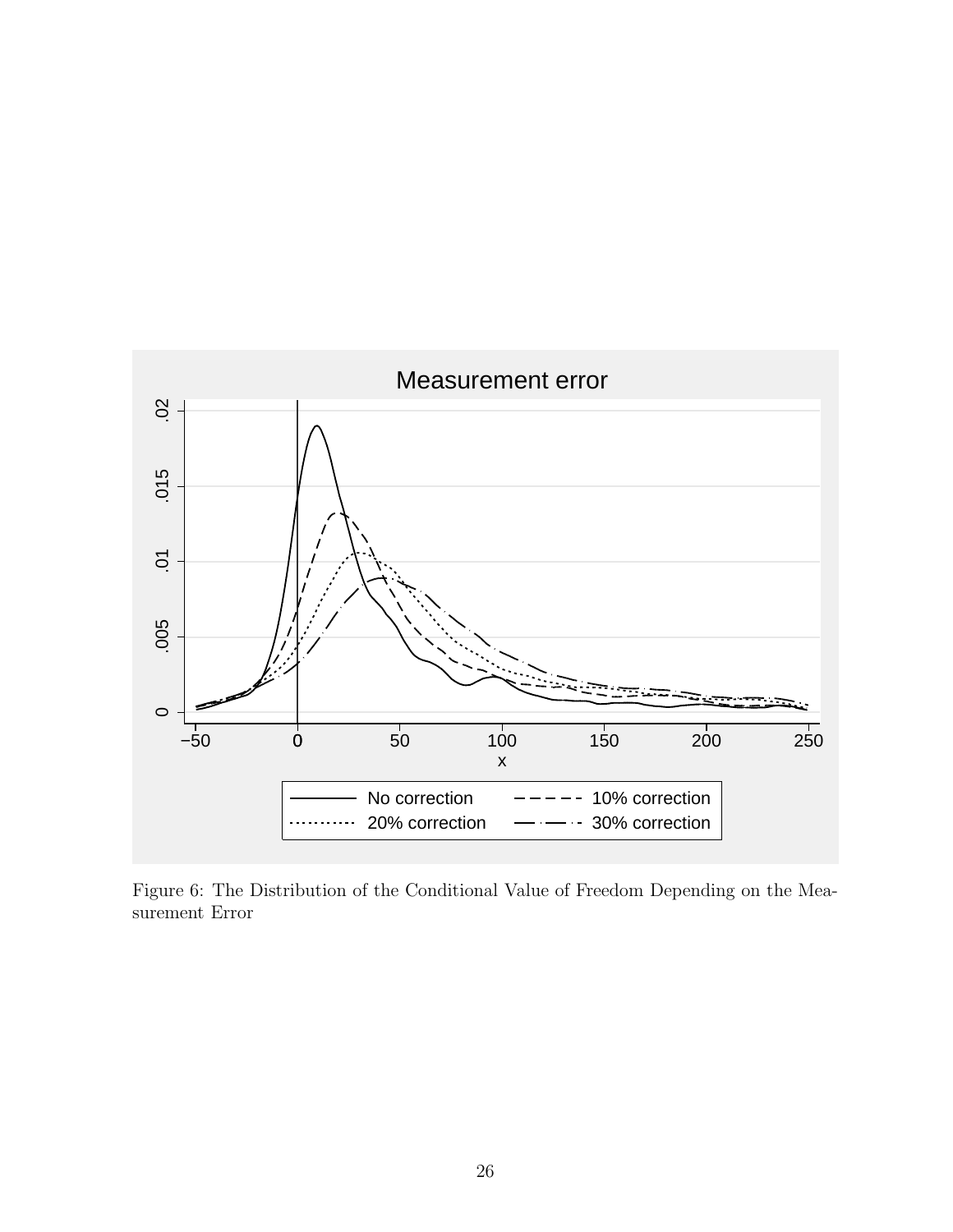<span id="page-26-0"></span>

|                | Beg.  |                  |                  | Survivor | Std.   |
|----------------|-------|------------------|------------------|----------|--------|
| Time           | Total | Arrested         | Successful       | Function | Error  |
| $\mathbf{1}$   | 6136  | $\overline{27}$  | 380              | 0.9956   | 0.0008 |
| $\overline{2}$ | 5729  | 78               | 1298             | 0.982    | 0.0017 |
| 3              | 4353  | 116              | 1947             | 0.9559   | 0.0029 |
| $\overline{4}$ | 2290  | 35               | 586              | 0.9413   | 0.0038 |
| $\overline{5}$ | 1669  | 60               | 833              | 0.9074   | 0.0056 |
| $\sqrt{6}$     | 776   | $\overline{4}$   | 84               | 0.9027   | 0.0061 |
| $\overline{7}$ | 688   | $\overline{5}$   | $57\,$           | 0.8962   | 0.0067 |
| 8              | 626   | $\mathbf{1}$     | 61               | 0.8948   | 0.0068 |
| $\overline{9}$ | 564   | $\overline{0}$   | 13               | 0.8948   | 0.0068 |
| 10             | 551   | 29               | 214              | 0.8477   | 0.0107 |
| 11             | 308   | $\boldsymbol{0}$ | $\overline{6}$   | 0.8477   | 0.0107 |
| 12             | 302   | $\overline{0}$   | 11               | 0.8477   | 0.0107 |
| 13             | 291   | $\overline{2}$   | 14               | 0.8418   | 0.0114 |
| 14             | 275   | $\overline{0}$   | $\overline{3}$   | 0.8418   | 0.0114 |
| 15             | 272   | 10               | 64               | 0.8109   | 0.0146 |
| 16             | 198   | $\mathbf{1}$     | $\overline{4}$   | 0.8068   | 0.0151 |
| 17             | 193   | $\overline{1}$   | $\overline{2}$   | 0.8026   | 0.0156 |
| 18             | 190   | $\overline{5}$   | $\overline{0}$   | 0.7815   | 0.0178 |
| 19             | 185   | $\overline{0}$   | $\overline{4}$   | 0.7815   | 0.0178 |
| 20             | 181   | 9                | 63               | 0.7426   | 0.0211 |
| 22             | 109   | $\overline{0}$   | $\boldsymbol{2}$ | 0.7426   | 0.0211 |
| 23             | 107   | $\overline{0}$   | 3                | 0.7426   | 0.0211 |
| 25             | 104   | $\overline{0}$   | 37               | 0.7426   | 0.0211 |
| 27             | 67    | $\overline{0}$   | $\mathbf{1}$     | 0.7426   | 0.0211 |
| 28             | 66    | $\overline{0}$   | $\mathbf{1}$     | 0.7426   | 0.0211 |
| 29             | 65    | $\overline{0}$   | $\mathbf{1}$     | 0.7426   | 0.0211 |
| 30             | 64    | $\overline{4}$   | 60               | 0.6962   | 0.0299 |

Table 1: Duration of bank robberies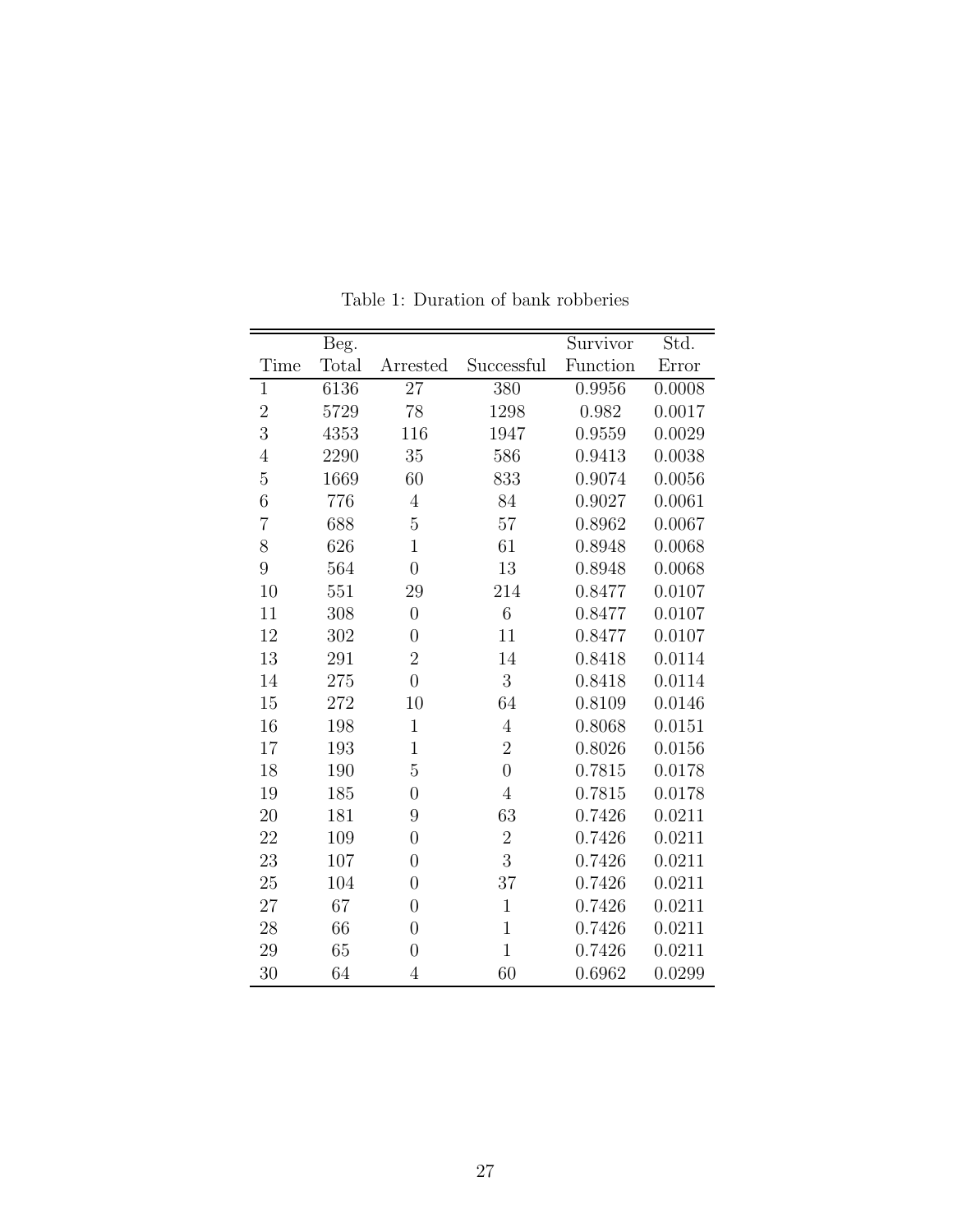<span id="page-27-0"></span>

| Variable                                              | Mean      | Std. Dev. | $\mathbf N$ |
|-------------------------------------------------------|-----------|-----------|-------------|
| Arrested                                              | 0.058     | 0.234     | 5586        |
| Duration of the robbery (in minutes)                  | 3.2       | 1.389     | 5586        |
| Total haul                                            | 13854.017 | 24376.003 | 5586        |
| Haul                                                  | 7872.885  | 11900.172 | 5586        |
| Firearms                                              | 0.136     | 0.343     | 5374        |
| Two robbers                                           | 0.527     | 0.499     | 5586        |
| Three or more robbers                                 | 0.139     | 0.346     | 5586        |
| Masked robbers                                        | 0.427     | 0.495     | 5120        |
| Center Italy                                          | 0.218     | 0.413     | 5586        |
| South Italy                                           | 0.291     | 0.454     | 5586        |
| Isolated branch                                       | 0.254     | 0.435     | 5212        |
| Bank with little cash                                 | 0.647     | 0.478     | 5212        |
| Bank with less than 5 employees                       | 0.498     | 0.5       | 5212        |
| Number of Security Devices                            | 5.616     | 1.184     | 5586        |
| Average Number of Characteristics per Security Device | 1.258     | 0.379     | 5578        |
| $\%$ of invisible devices                             | 0.675     | 0.159     | 5586        |
| Guarded                                               | 0.081     | 0.272     | 5586        |

Table 2: Summary statistics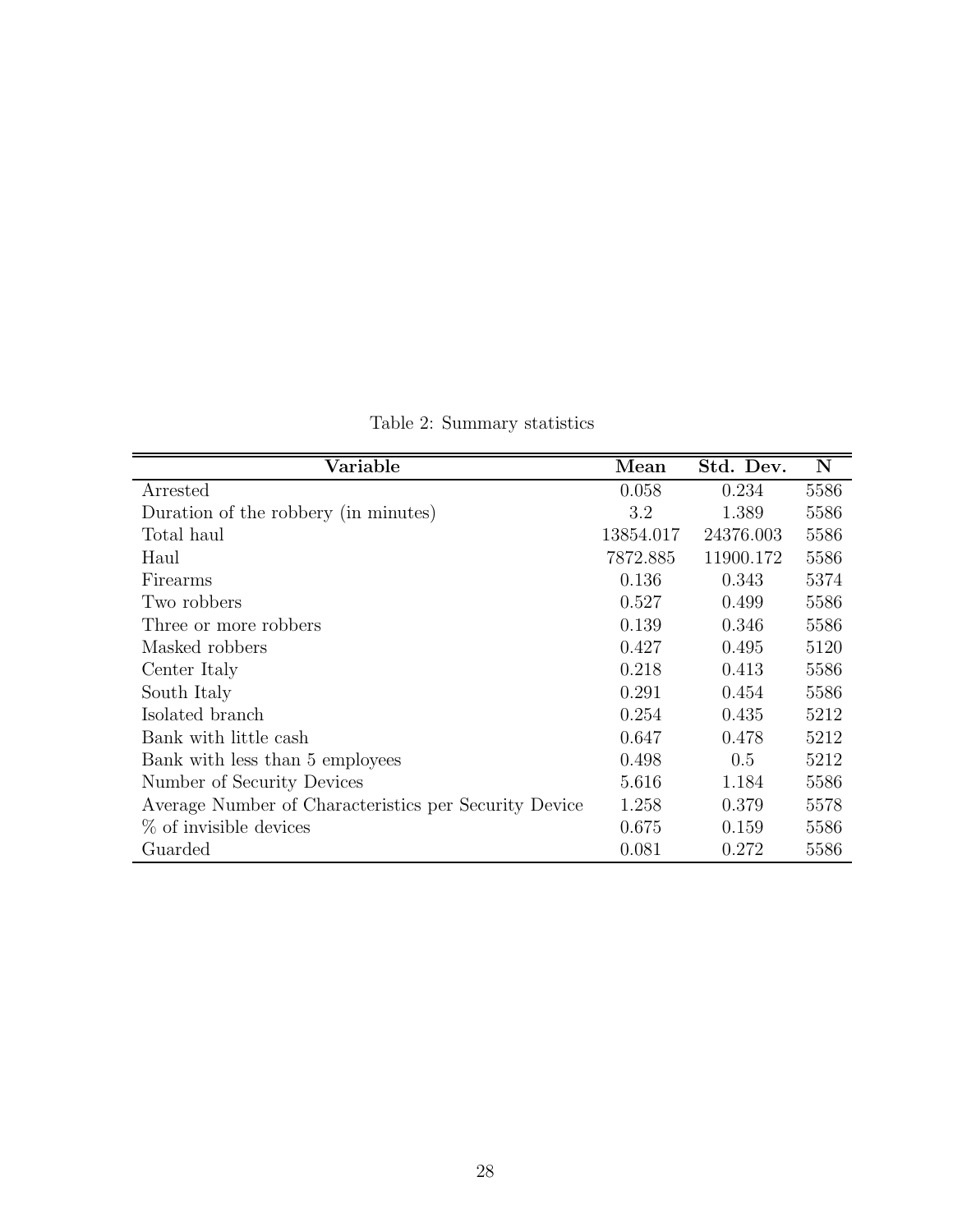<span id="page-28-0"></span>

|                                               | (1)               | (2)                     | (3)                     | (4)                        | (5)                       | (6)                         |
|-----------------------------------------------|-------------------|-------------------------|-------------------------|----------------------------|---------------------------|-----------------------------|
|                                               |                   |                         |                         | Haul                       |                           |                             |
|                                               |                   |                         |                         |                            |                           |                             |
| Duration of the robbery (in minutes)          | $1,073.88***$     | $1,047.71***$           | $780.55***$             | $1,076.88***$              | 5,231.72***               | $3,144.16***$               |
|                                               | (164.00)          | (177.18)                | (296.44)                | (186.75)                   | (1,623.57)                | (844.83)                    |
| Firearms                                      |                   | 4,398.84***<br>(797.15) | $-620.16$<br>(1,675.05) | $4,021.45***$<br>(835.85)  | $-1,593.53$<br>(1,833.91) | $-2,049.87$<br>(1,752.52)   |
| Two robbers                                   |                   | $-2,085.56***$          | $-1,586.40$             | $-2,595.30***$             | $-2,127.17*$              | $-2,607.55***$              |
|                                               |                   | (374.27)                | (1,146.81)              | (373.16)                   | (1,115.56)                | (370.07)                    |
| Three or more robbers                         |                   | $-2,653.65***$          | $-1,584.06$             | $-3,007.34***$             | $-197.08$                 | $-3,022.54***$              |
|                                               |                   | (613.24)                | (1,514.43)              | (676.75)                   | (1,705.74)                | (664.21)                    |
| Masked robbers                                |                   | 1,723.97***             | 346.63                  | $1,362.43***$              | 395.61                    | $1,301.93***$               |
| Center Italy                                  |                   | (358.29)                | (1,170.64)              | (365.36)<br>$1,600.26***$  | (1,072.45)<br>1,436.98    | (368.61)<br>$1,519.66***$   |
|                                               |                   |                         |                         | (398.46)                   | (1,603.83)                | (398.25)                    |
| South Italy                                   |                   |                         |                         | $1,650.71***$              | 459.51                    | $1,644.98***$               |
|                                               |                   |                         |                         | (478.68)                   | (1, 115.93)               | (474.10)                    |
| Isolated branch                               |                   |                         |                         | $-379.34$                  | $-737.19$                 | $-415.60$                   |
|                                               |                   |                         |                         | (353.67)                   | (1,512.19)                | (353.01)                    |
| Bank with little cash                         |                   |                         |                         | $-1,334.83***$<br>(425.81) | 1,352.32<br>(1,282.04)    | 1,458.19<br>(1,356.84)      |
| Bank with less than 5 employees               |                   |                         |                         | $-368.68$                  | 266.59                    | $-381.47$                   |
|                                               |                   |                         |                         | (382.65)                   | (1,097.37)                | (380.83)                    |
| Number of Security Devices                    |                   |                         |                         | $-248.72**$                | 288.60                    | $-285.14**$                 |
|                                               |                   |                         |                         | (123.36)                   | (395.90)                  | (123.91)                    |
| Average Number of Characteristics             |                   |                         |                         | $-2,493.54***$             | 2,246.07**                | 1,606.60                    |
| per Security Device<br>% of invisible devices |                   |                         |                         | (386.24)<br>$-1,954.36**$  | (1,001.13)<br>2,498.03    | (1,047.02)<br>$-2,232.48**$ |
|                                               |                   |                         |                         | (957.67)                   | (2,718.31)                | (969.29)                    |
| Guarded                                       |                   |                         |                         | $-345.45$                  | $-7,069.84*$              | $-557.97$                   |
|                                               |                   |                         |                         | (800.87)                   | (3,825.18)                | (796.19)                    |
| Interaction                                   | Duration $\times$ |                         |                         |                            |                           |                             |
| Firearms                                      |                   |                         | $1,473.63**$            |                            | $1,633.29**$              | $1,798.59***$               |
| Two robbers                                   |                   |                         | (611.51)<br>$-171.94$   |                            | (711.49)<br>$-140.35$     | (669.34)                    |
|                                               |                   |                         | (406.63)                |                            | (396.59)                  |                             |
| Three or more robbers                         |                   |                         | $-334.08$               |                            | $-855.85$                 |                             |
|                                               |                   |                         | (533.03)                |                            | (603.88)                  |                             |
| Masked robbers                                |                   |                         | 409.60                  |                            | 264.77                    |                             |
|                                               |                   |                         | (407.86)                |                            | (373.23)                  |                             |
| Center Italy                                  |                   |                         |                         |                            | 25.79<br>(508.33)         |                             |
| South Italy                                   |                   |                         |                         |                            | 336.39                    |                             |
|                                               |                   |                         |                         |                            | (412.49)                  |                             |
| Isolated branch                               |                   |                         |                         |                            | 88.81                     |                             |
|                                               |                   |                         |                         |                            | (514.22)                  |                             |
| Bank with little cash                         |                   |                         |                         |                            | $-850.41*$                | $-881.88*$                  |
| Bank with less than 5 employees               |                   |                         |                         |                            | (466.44)<br>$-189.01$     | (477.66)                    |
|                                               |                   |                         |                         |                            | (390.55)                  |                             |
| Number of Security Devices                    |                   |                         |                         |                            | $-172.71$                 |                             |
|                                               |                   |                         |                         |                            | (132.92)                  |                             |
| Average Number of Characteristics             |                   |                         |                         |                            | $-1,562.46***$            | $-1,369.87***$              |
| per Security Device                           |                   |                         |                         |                            | (358.76)                  | (356.20)                    |
| % of invisible devices                        |                   |                         |                         |                            | $-1,430.97$<br>(909.33)   |                             |
| Guarded                                       |                   |                         |                         |                            | 2,030.87                  |                             |
|                                               |                   |                         |                         |                            | (1,368.14)                |                             |
| Observations                                  | 5586              | 4908                    | 4908                    | 4549                       | 4549                      | 4549                        |
| R-squared                                     | 0.016             | 0.042                   | 0.047                   | 0.058                      | 0.077                     | 0.070                       |

Table 3: Linear Regressions of the Per-Capita Haul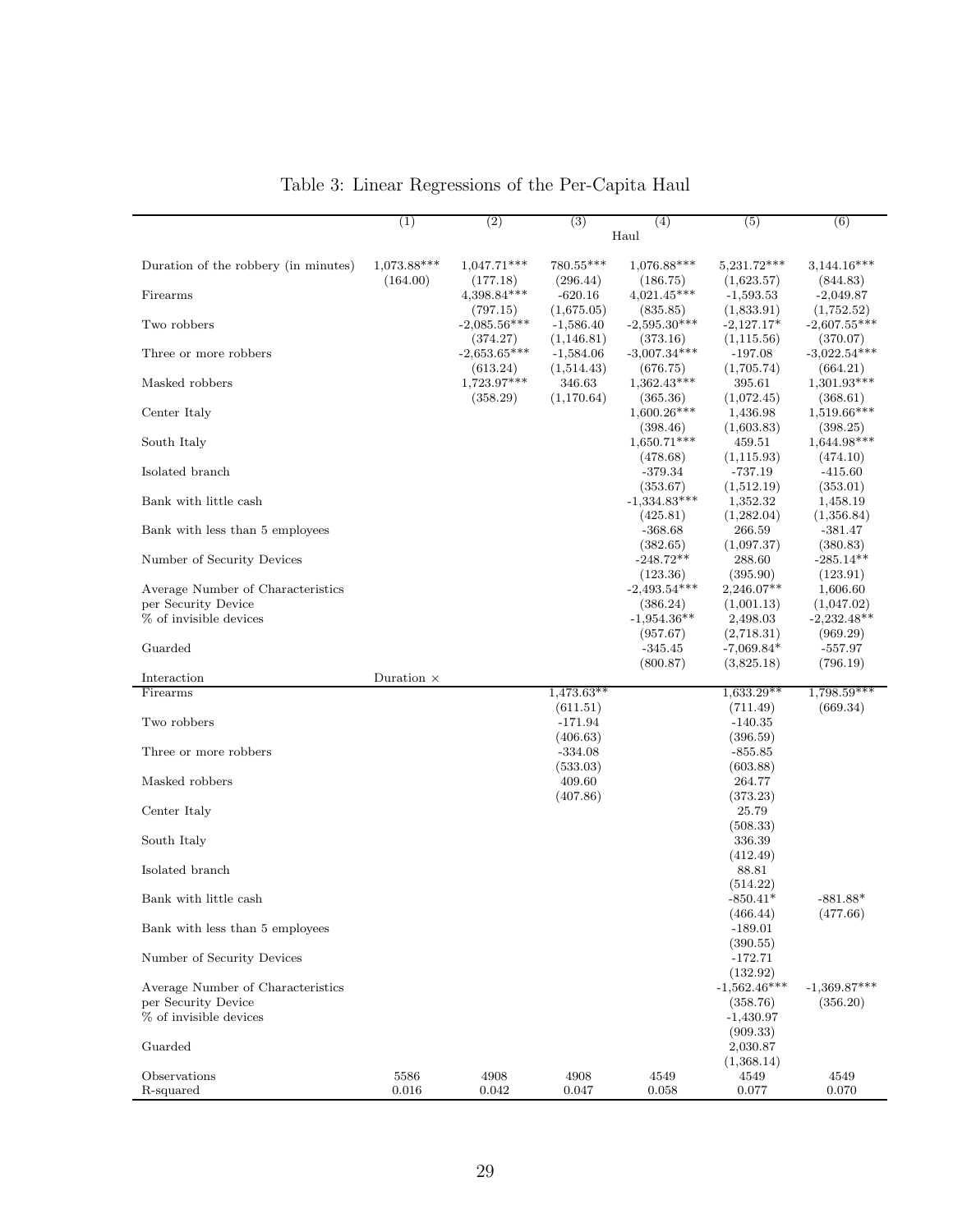<span id="page-29-0"></span>

|           | Exponential | Weibull               |           | Gompertz Loglogistic Lognormal |            | Gamma      |
|-----------|-------------|-----------------------|-----------|--------------------------------|------------|------------|
| $log-L$ . | -1085.0268  | -955.50544 -992.18228 |           | -951.5691                      | -948.21826 | -948.11423 |
| df        | 14          | -15                   | -15       | -15                            | -15        | 16.        |
| AIC       | 2198.0536   | 1941.0109             | 2014.3646 | 1933.1382                      | 1926.4365  | 1928.2285  |
| BIC       | 2287.9709   | 2037.3508             | 2110.7045 | 2029.4781                      | 2022.7765  | 2030.9911  |

Table 4: Hazard Model Selection Criteria

<span id="page-29-1"></span>

| rable 5. Cox i roportional riazard moder              |            |                            |                   |
|-------------------------------------------------------|------------|----------------------------|-------------------|
|                                                       | (1)        | (2)                        | (3)               |
|                                                       | Cox        | Cox                        | Cox               |
| Firearms                                              | $-0.30$    | $-0.28$                    | $-0.44**$         |
|                                                       | (0.19)     | (0.19)                     | (0.21)            |
| Two robbers                                           | $-0.55***$ | $-0.53***$                 | $-0.54***$        |
|                                                       |            | $(0.12)$ $(0.13)$ $(0.13)$ |                   |
| Three or more robbers                                 | $-0.46***$ | $-0.47***$                 | $-0.60***$        |
|                                                       |            | $(0.18)$ $(0.18)$          | (0.19)            |
| Masked robbers                                        | $-0.65***$ | $-0.64***$                 | $-0.64***$        |
|                                                       | (0.13)     | (0.13)                     | (0.13)            |
| Center Italy                                          |            | $-0.16$                    | $-0.19$           |
|                                                       |            | (0.17)                     | (0.17)            |
| South Italy                                           |            | 0.07<br>(0.13)             | 0.02              |
| Isolated branch                                       |            |                            | (0.14)<br>$-0.04$ |
|                                                       |            |                            | (0.15)            |
| Bank with little cash                                 |            |                            | $-0.03$           |
|                                                       |            |                            | (0.13)            |
| Bank with less than 5 employees                       |            |                            | $-0.40***$        |
|                                                       |            |                            | (0.12)            |
| Number of Security Devices                            |            |                            | $-0.11**$         |
|                                                       |            |                            | (0.05)            |
| Average Number of Characteristics per Security Device |            |                            | 0.02              |
|                                                       |            |                            | (0.16)            |
| $%$ of invisible devices                              |            |                            | $-0.10$           |
|                                                       |            |                            | (0.36)            |
| Guarded                                               |            |                            | 0.19              |
|                                                       |            |                            | (0.23)            |
| Observations                                          | 4908       | 4908                       | 4549              |

Table 5: Cox Proportional Hazard Model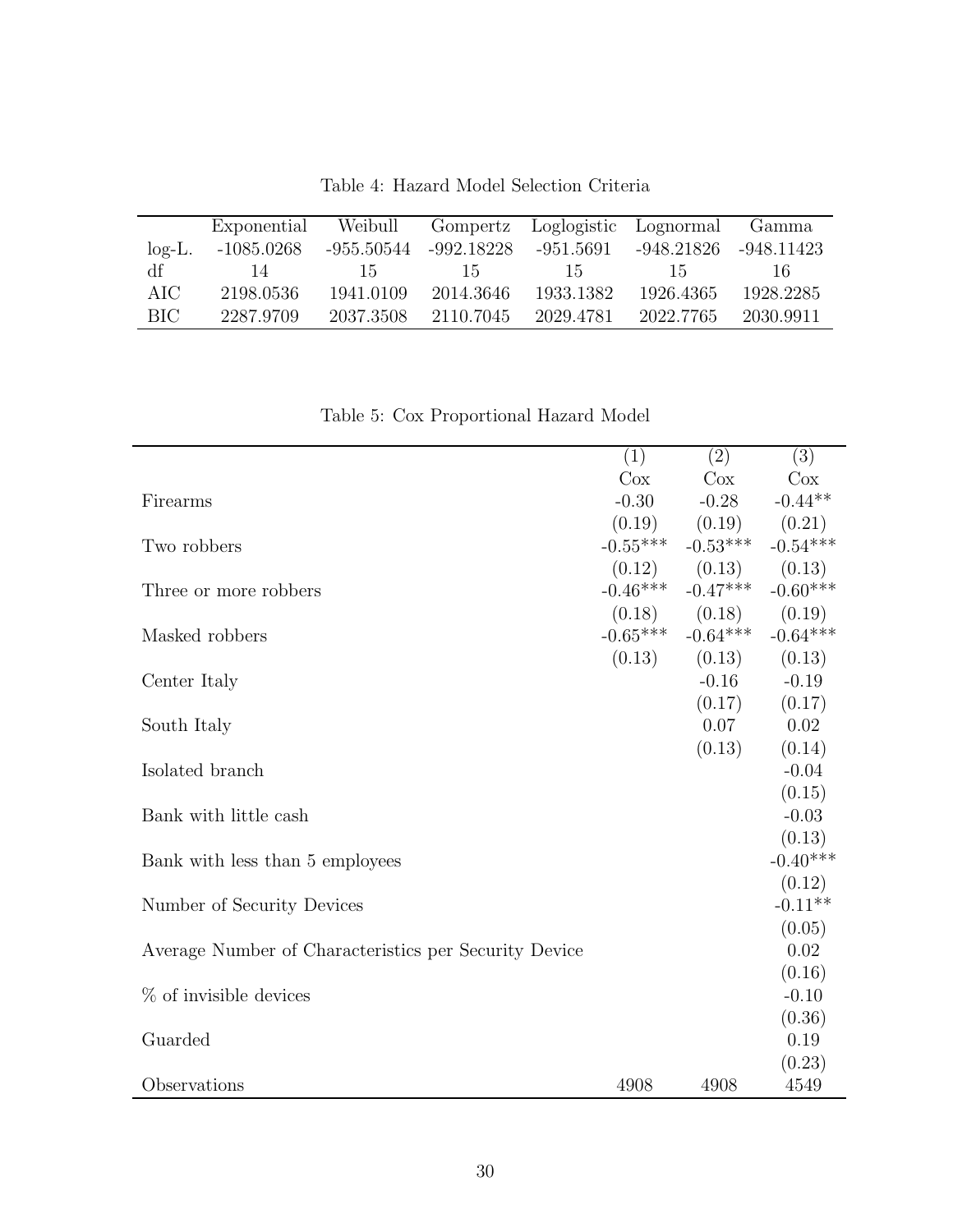<span id="page-30-0"></span>

| Variable            | Mean     | Std. Dev.                    | Min.             | Max.   | N   |
|---------------------|----------|------------------------------|------------------|--------|-----|
|                     |          | Individual-level information |                  |        |     |
| Age                 | 35.316   | 10.78                        | $\left( \right)$ | 65     | 95  |
| Foreigner           | 0.082    | 0.277                        | $\left( \right)$ | 1      | 97  |
| Southern            | 0.351    | 0.48                         | 0                | 1      | 97  |
| Number of robberies | 3.351    | 3.354                        |                  | 15     | 97  |
| Recidivist          | 0.67     | 0.473                        | 0                | 1      | 97  |
| Plea bargain        | 0.34     | 0.476                        | 0                | 1      | 97  |
| Total sentence      | 3.458    | 1.639                        | 1.333            | 12.667 | 95  |
|                     |          | Robbery-level information    |                  |        |     |
| Firearms            | 0.225    | 0.418                        | $\left( \right)$ | 1      | 325 |
| Masked              | 0.572    | 0.496                        | $\left( \right)$ | 1      | 325 |
| Group robbery       | 0.689    | 0.464                        | 0                | 1      | 325 |
| Hostages            | 0.04     | 0.196                        | 0                | 1      | 325 |
| Total haul          | 12.374   | 21.608                       | 0                | 145    | 325 |
| Year                | 2004.929 | 1.501                        | 1993             | 2009   | 324 |

Table 6: Summary statistics

Table 7: Determinants of the Sentence Length

<span id="page-30-1"></span>

|                     | (1)        | $\left( 2\right)$ | (3)          | (4)        |
|---------------------|------------|-------------------|--------------|------------|
|                     |            |                   | log-Sentence |            |
| Firearms            | $0.50$ *** | $0.36***$         | $0.39***$    | $0.28***$  |
|                     | (0.09)     | (0.16)            | (0.10)       | (0.09)     |
| Masked              | 0.10       | 0.08              | 0.07         | 0.03       |
|                     | (0.09)     | (0.08)            | (0.08)       | (0.08)     |
| Group robbery       | $0.25***$  | 0.14              | $0.20**$     | 0.09       |
|                     | (0.09)     | (0.11)            | (0.08)       | (0.08)     |
| Number of robberies |            | 0.02              |              | $0.03**$   |
|                     |            | (0.01)            |              | (0.02)     |
| Recidivist          |            | $-0.03$           |              | $-0.03$    |
|                     |            | (0.11)            |              | (0.08)     |
| Hostages            |            | 0.05              |              | $-0.10$    |
|                     |            | (0.10)            |              | (0.18)     |
| Total haul          |            | $0.00*$           |              | 0.00       |
|                     |            | (0.00)            |              | (0.00)     |
| Plea bargain        |            | $-0.21*$          |              | $-0.27***$ |
|                     |            | (0.12)            |              | (0.08)     |
| Year                | $-0.00$    | $-0.01$           |              | $-0.02$    |
|                     | (0.03)     | (0.02)            |              | (0.02)     |
| Observations        | 316        | 316               | 95           | 94         |
| R-squared           | 0.331      | 0.431             | 0.197        | 0.361      |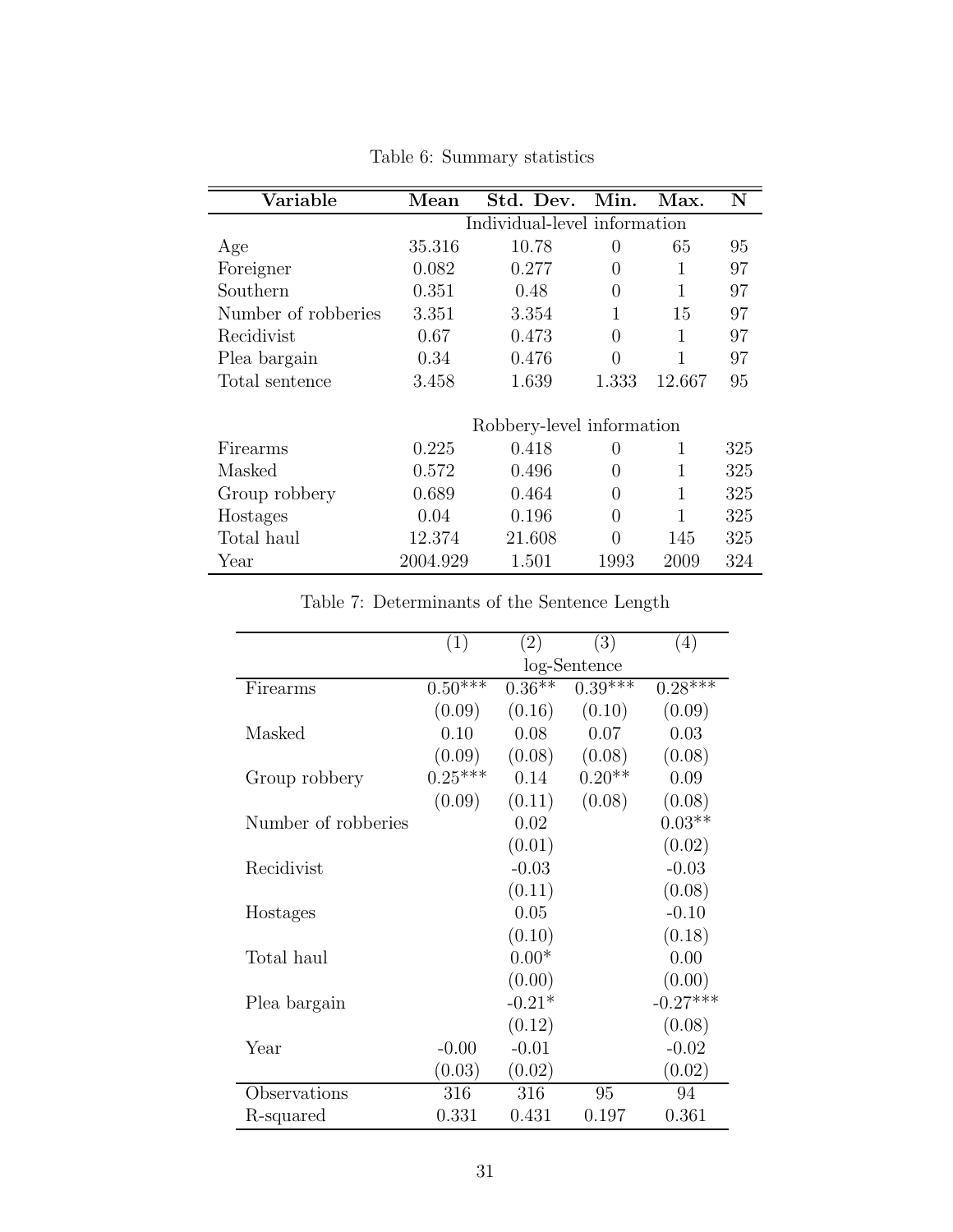<span id="page-31-0"></span>

|           | % Negative | Mean  | St. Dev. C. Var. |                   | P10     | P <sub>25</sub> | P50   | P75   | P90    |
|-----------|------------|-------|------------------|-------------------|---------|-----------------|-------|-------|--------|
|           |            |       |                  |                   |         |                 |       |       |        |
|           |            |       |                  | Total disutility  |         |                 |       |       |        |
| Lognormal | 0.106      | 60.39 | 257.57           | 4.26              | $-3.77$ | 6.36            | 20.47 | 51.24 | 118.12 |
| Gamma     | 0.107      | 57.92 | 217.76           | 3.76              | $-3.85$ | 6.23            | 20.57 | 52.06 | 119.68 |
|           |            |       |                  |                   |         |                 |       |       |        |
|           |            |       |                  | Yearly disutility |         |                 |       |       |        |
| Lognormal | 0.106      | 16.53 | 57.60            | 3.48              | $-1.36$ | 2.24            | 6.98  | 16.03 | 33.93  |
| Gamma     | 0.107      | 15.94 | 49.19            | 3.09              | $-1.37$ | 2.20            | 7.08  | 16.35 | 34.47  |
| N         |            |       | 4054             |                   |         |                 |       |       |        |

Table 8: Conditional Heterogeneity in <sup>D</sup>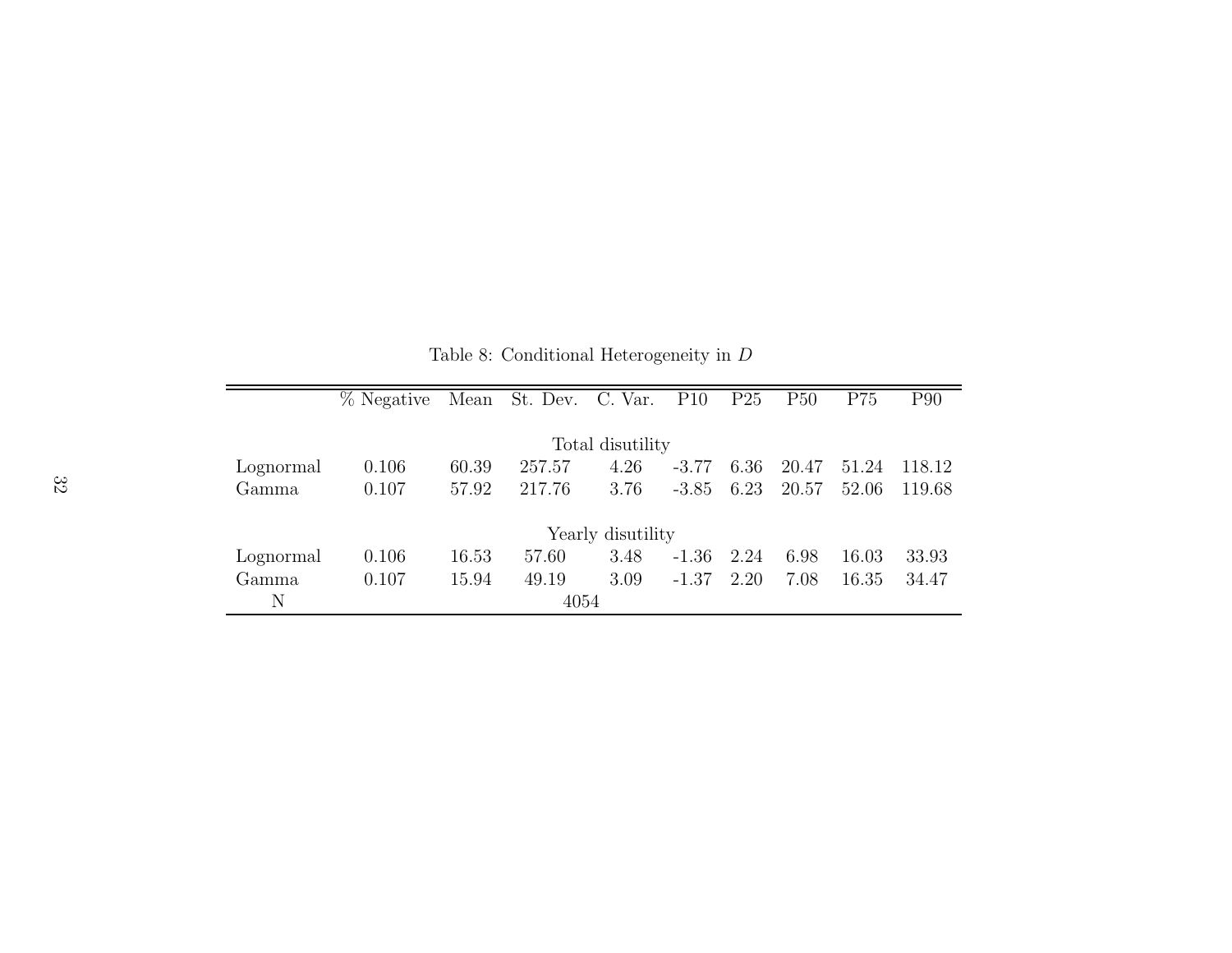<span id="page-32-0"></span>

|                                                       | Average | <b>SD</b> | P <sub>5</sub> | P95     |
|-------------------------------------------------------|---------|-----------|----------------|---------|
| Duration of the bank robbery                          | $-0.25$ | 0.03      | $-0.30$        | $-0.20$ |
| Firearms                                              | 1.96    | 0.50      | 1.13           | 2.77    |
| Two robbers                                           | 1.05    | 0.19      | 0.73           | 1.37    |
| Three or more robbers                                 | 1.16    | 0.26      | 0.73           | 1.59    |
| Masked robbers                                        | 0.93    | 0.20      | 0.65           | 1.29    |
| Center Italy                                          | 0.28    | 0.25      | $-0.16$        | 0.66    |
| South Italy                                           | $-0.12$ | 0.22      | $-0.53$        | 0.21    |
| Isolated branch                                       | 0.08    | 0.25      | $-0.27$        | 0.56    |
| Bank with little cash                                 | $-1.21$ | 0.53      | $-1.91$        | $-0.22$ |
| Bank with less than 5 employees                       | 0.59    | 0.17      | 0.30           | 0.87    |
| Number of Security Devices                            | 0.26    | 0.12      | 0.06           | 0.45    |
| Average Number of Characteristics per Security Device | $-1.10$ | 0.19      | $-1.46$        | $-0.80$ |
| $\%$ of invisible devices                             | 0.10    | 0.56      | $-0.78$        | 0.99    |
| Guarded                                               | $-0.38$ | 0.39      | $-1.00$        | 0.21    |

Table 9: log-Value of Freedom changes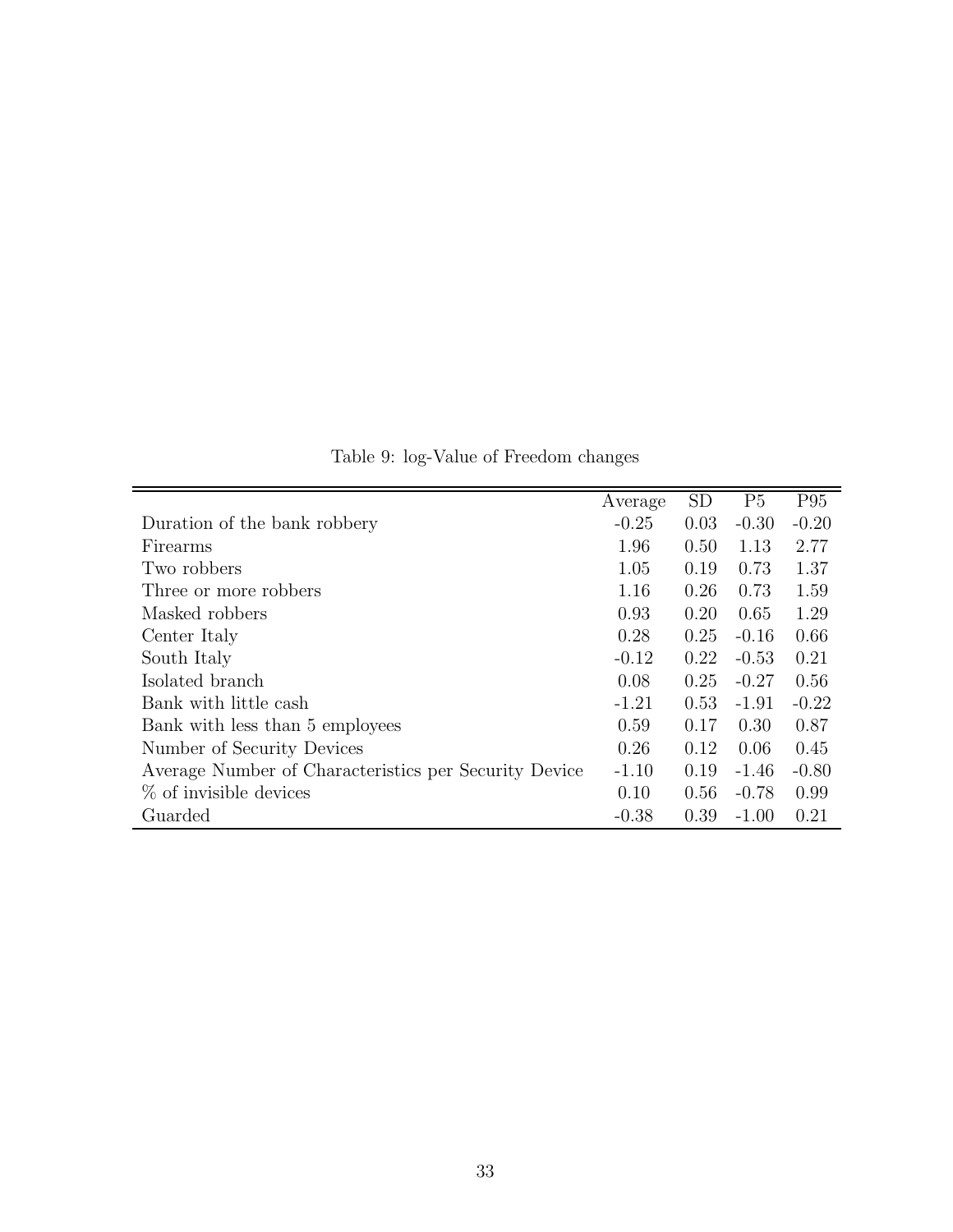Table 10: Measurement Error in Duration and <sup>D</sup>

|                   | % Negative |        | Mean St. Dev. C. Var. P10 |      |         | P <sub>25</sub> | P <sub>50</sub>                 | P75                 | P90    |
|-------------------|------------|--------|---------------------------|------|---------|-----------------|---------------------------------|---------------------|--------|
| No correction     | 0.106      | 60.39  | 257.57                    | 4.26 | $-3.77$ |                 | 6.36 20.47                      | 51.24               | 118.12 |
| $10\%$ correction | 0.083      | 96.76  | 363.13                    | 3.75 |         |                 | $-1.61$ $15.15$ $37.08$ $87.01$ |                     | 198.29 |
| $20\%$ correction | 0.076      | 133.13 | 470.19                    | 3.53 | 0.06    |                 |                                 | 23.49 53.27 118.50  | 290.82 |
| $30\%$ correction | 0.073      | 169.50 | 577.93                    | 3.41 | 1.72    | 31.99           |                                 | 69.31 152.68 385.18 |        |